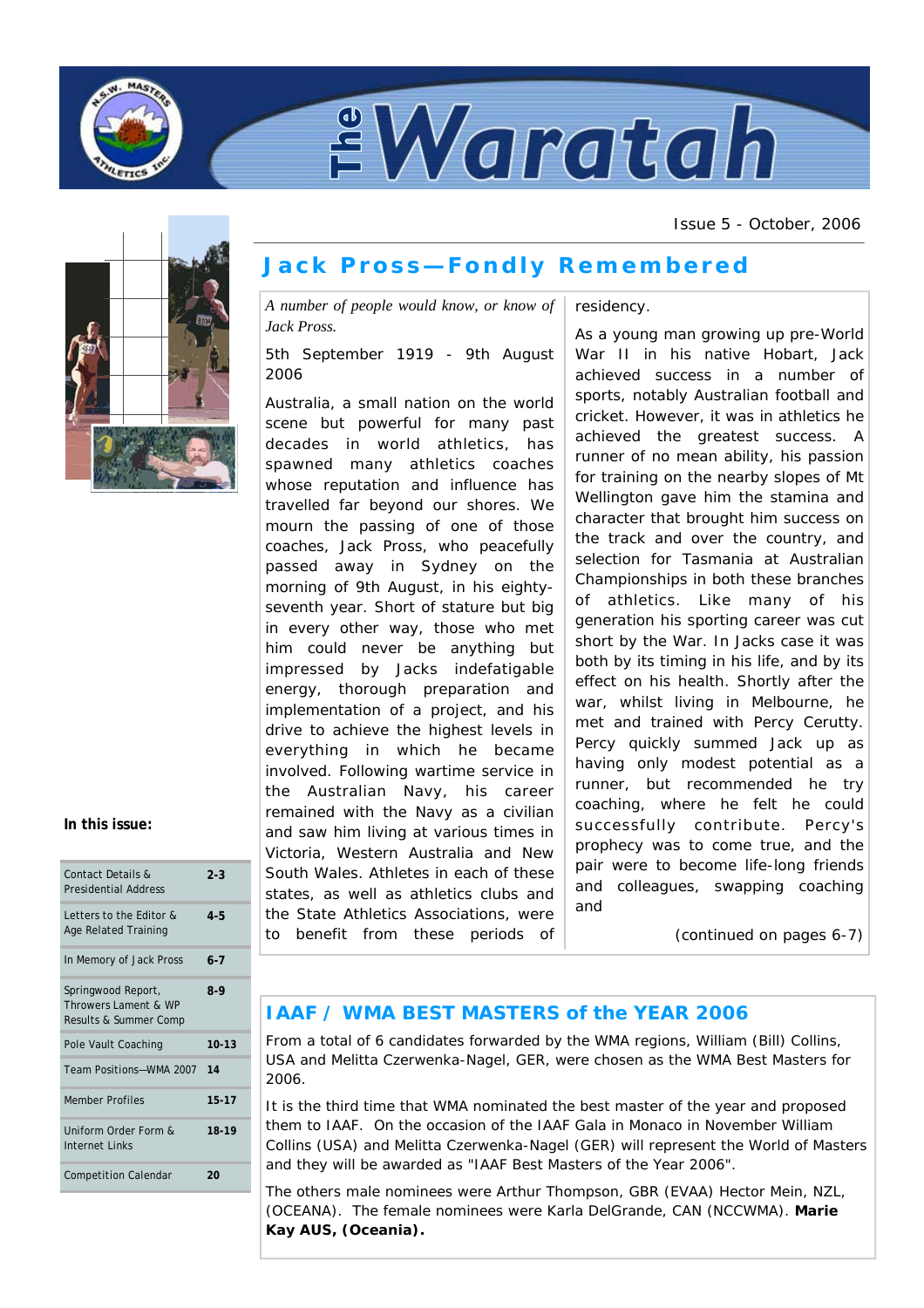

**President:** Mark Johnston 8 Edinburgh Cresent, ST ANDREWS, NSW 2566 Phone: 02 9820 2146 Mob: 0419 914 915 president@nswmastersathletics.org.au

**Vice-Presidents:**  Susan Newton SNewton@alznsw.asn.au

Greg Nicol rnic@optusnet.com.au

**Secretary:** Alec Walker PO Box 359, Waverley, NSW 2024 Phone: 02 9398 2363 secretary@nswmastersathletics.org.au

**Treasurer:** Nancy Lloyd Phone: 0411 270 393 treasurer@nswmasterathletics.org.au

**Editor:** Phil Frkovic Phone: 0400 385 611 editor@nswmastersathletics.org.au **Registrar:** Garry Womsley 33 Andrews Ave, TOONGABBIE, NSW 2146 registrar@nswmastersathletics.org.au

**Records & Awards:** Jim McGrath 35 Sylvan Ave, EAST LINDFIELD, NSW 2070 records@nswmastersathletics.org.au

**Track Representative:** Alec Walker secretary@nswmastersathletics.org.au

**Field Representative:** Andrew Atkinson-Howatt javelin3@optusnet.com.au

**Walks Representative:** Jim Seymon

**Distance Running:** Frank Scorzelli

**Uniforms:** Lynette Smith (acting) Lynette.Smith@dnr.nsw.gov.au

# **Life Members**

| Alexander Hunt OAM     | (deceased) | <b>Bob Cartwright</b> | (1996) |
|------------------------|------------|-----------------------|--------|
| Logan Irwin            |            | Norm Windred          | (1998) |
| Ron Whitham            |            | Max McKay             | (2004) |
| <b>Victor Townsend</b> | (1984)     | Jim Seymon            | (2006) |
| Yvonne Piper           | (1984)     |                       |        |
| Fred O'Connor          | (1994)     |                       |        |
|                        |            |                       |        |

# **Birthday Roll Call:**

Many happy returns to our members celebrating with Birthdays in October and November 2006

| October<br>Salvina AGIUS<br>Reginald AUSTIN OAM<br>Jacqualine BEZUIDENHOUT 35<br>Conrad BURGE<br><b>Frederick DANIELS</b> | 40<br>65<br>55<br>70             | Anthony O'CONNOR<br>Robert OSBORNE<br><b>Cristine PENN</b><br>Anthony RE<br><b>Gregory ROWE</b><br>Judith ROWLAND-SMITH  | 40<br>50<br>45<br>65<br>40<br>55       | November<br>Christopher ANSOUL<br>David CHANTRILL<br>Caroline CHAPMAN<br>Morris DAVID<br><b>Albert GAY</b>                 | 55<br>65<br>35<br>65<br>60       | Joseph McSWEENEY<br>Nick MOORE<br>Nancy NEWSOME-HALL<br><b>Kevin OAKEY</b><br><b>Bissie ROBINSON</b><br><b>Alison ROTHWELL</b>             | 60<br>45<br>40<br>30<br>40<br>30 |
|---------------------------------------------------------------------------------------------------------------------------|----------------------------------|--------------------------------------------------------------------------------------------------------------------------|----------------------------------------|----------------------------------------------------------------------------------------------------------------------------|----------------------------------|--------------------------------------------------------------------------------------------------------------------------------------------|----------------------------------|
| Neil FOWLER<br>Sheridan GOH<br><b>Vilis GRAVITIS</b><br>Jan KAUFMAN<br>Peter McENEARNEY<br>Donna MONAHAN                  | 50<br>30<br>60<br>70<br>65<br>40 | <b>Thomas SHEEDY</b><br>John SIMON<br>David SMYTH<br>James SOUTAR<br>Keiran SPEED<br><b>Helen WALLACE</b><br>John WARREN | 60<br>65<br>35<br>75<br>60<br>40<br>65 | <b>Bruce GREEN</b><br><b>Stuart GYNGELL</b><br><b>Brian HAMILTON</b><br>Ronald INGLIS<br>Jennifer JANSSON<br>Noelean KIRBY | 60<br>40<br>65<br>75<br>40<br>65 | Luis SANCHEZ<br>Frank SCORZELLI<br><b>Brian SHARPE</b><br><b>Warren SIMPSON</b><br>Robert SOLOMON<br>Kelvyn STEGGLES<br><b>Noel WRIGHT</b> | 50<br>55<br>75<br>30<br>75<br>45 |
| Graham MURDOCH<br>Martin NOONAN                                                                                           | 30<br>50                         |                                                                                                                          |                                        | Michael LYNCH<br><b>Neville McINTYRE</b>                                                                                   | 35<br>60                         |                                                                                                                                            | 55                               |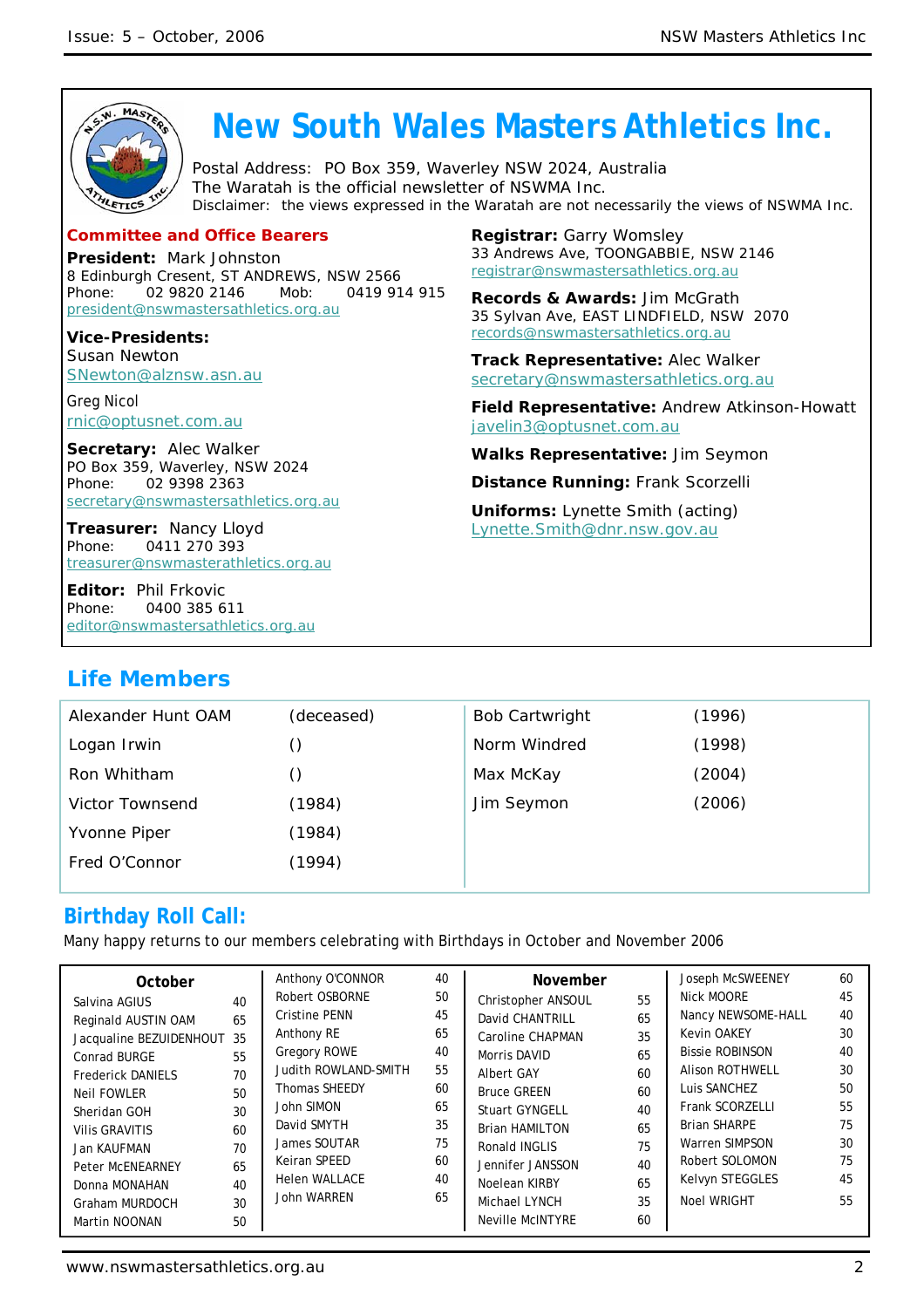# **The Presidential Address**

The Summer season is upon us already and I should just take the opportunity to urge anyone thinking of registering with ANSW to do it through NSWMA. It's a cheaper option compared to joining another club. On the publicity front, Masters have been in the local news lately, if you have been in local news(papers) send us a copy, it all helps spread the word about Masters.

The last issue of The Waratah was the new look, courtesy of our new editor Phil Frkovic. The general reaction has been good and it's now on the website as well. You can download it from there. If you don't need a hardcopy let Phil know (editor@nswmastersathletics.org.au) and we can save some trees. Records are also on the website, check them out if you haven't already. Just a reminder that the new Registrar is Garry Womsley, address elsewhere in this issue. Some members seem to have not caught up with the changes yet. Some people are even still paying the old fees from 2-3 years ago – wishful thinking I guess!

Throwers have had plenty to do lately with the annual Springwood Day back in August and the traditional Winter Throws Championships in Canberra. Thanks again to Brett Soweby and the Springwood crowd for keeping the former going. Down in Canberra former Vice Pres. Keith James got into the records I heard, he's just moved up an age group and is making the most of being the new kid on the block. Other competitions coming up are the Pan Pacs in early November, State Relays on 18/19 November and Club Championships on 16 December. The girls have done quite well in these two comps. in recent years under the stewardship of Cris Penn and we'll be looking forward to another tilt at

them. We might event put in men's teams. I still have fond memories of our two wins in the men's hammer relays a few years back. They were "frontpage news" in The Waratah!

After Xmas we will have another Masters pointscore competition as part of the Allcomers series with ANSW. Be in it, there's some nice trophies on offer. Also there will be the usual Country titles, State (including 60m) and Nationals in Hobart this time. For anyone thinking of going to Hobart, the team HQ will be the Hobart Tower Motel (www.hobarttower.com.au) which is walking distance from the track and only a very short taxi ride into town. At this stage they have plenty of availability and rates are \$45-55 per head twin share.

Back in August Alec and I attended the AMA AGM. The following decisions were made:

60m sprint is in for Nationals

Relay age groups will change to W 120+, 160+ ,200+ and M 120+, 170+, 220+

Champion of champions events will stay as is with additional awards age-graded.

Both M & W will be able to do 10km or 20km walks (held concurrently).

The AMA confirmed it is policy for all athletes to wear their correct State uniform.

Money will be available for coaching clinics (if anyone has any ideas let us know).

With regard to event changes as listed above, it will be up to the host State as to whether they will be implemented in 2007. Strictly speaking such decisions are usually not implemented until the next season (2008 in this case).

Bye for now, Mark

# **Registrar Update**

For those thinking of joining NSWMA for the first time or for those renewing their membership its time to introduce the new Registrar and contact details. Garry Womsley (M40) is now handling all registrations to New South Wales Masters Athletics. Please forward your completed forms to and fees to: NSWMA Registrar, 33 Andrews Avenue, Toongabbie NSW 2146. Garry can also be contacted via email at registrar@nswmastersathletics.org.au

Note: Annual subscriptions are now \$35 and fall due on the 1<sup>st</sup> of April each year.

# **World Masters Mountain Running Championships**

Congratulations to Stuart Paterson (UTS Norths) on placing 27th in the Mens Over 50 9.5km event at the 6th World Masters Mountain Running Championships in Switzerland on 23rd September.

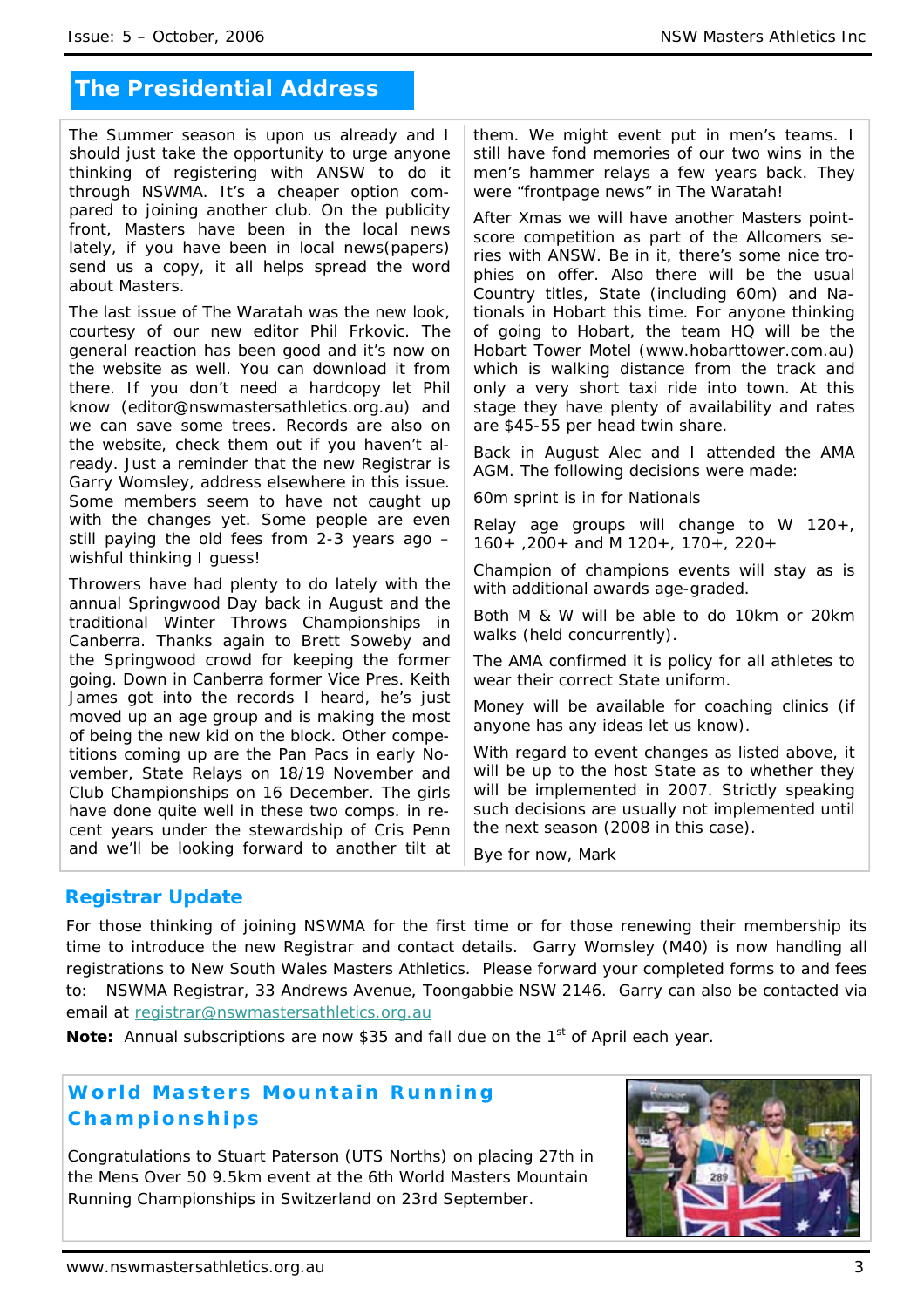# **Letters to the Editor**

Congratulations on the New Look Waratah. It s certainly easier to read and the content of the August issue was fine. Although mostly retired from coaching now, I read the reprinted article by Dr Stephen M Pribut with considerable interest. However one of the recommended stretches is mostly ineffective if performed entirely in the manner prescribed.

I refer to the 'Wall Push-Up'. When I was a young athlete, runners of my generation did the 'Wall Push-Up' religiously; however we still suffered Achilles tendon problems. At a coaching course many years later, I learned the answer.

There are two major muscles in the calf – the gastrocnemius and the soleus. The soleus lies underneath the gastrocnemius and cannot be stretched by the conventional 'Wall Push-Up' method. Consequently, by stretching the gastrocnemius by the 'Wall Push-Up' and thereby leaving the soleus un-stretched, you actually create an imbalance in the calf – probably making the problem worse.

The good news is that an imbalance can be avoided by stretching the soleus and the gastrocnemius – the same number of repetitions for each.

The soleus is stretched in much the same way as described in the 'Wall Push-Up' except that the rear leg is bent at the knee (about 60 degrees). The correct degree of knee bend is determined by experimenting with various angles while leaning towards the wall, until some moderate tension is felt in the Achilles tendon.

My personal preference is to perform a straight leg stretch, then, without changing the position of the feet, perform a bent knee stretch on the same leg. Then switch legs and stretch the other calf in the same way.

Thanks for taking on the editorial job and best wishes for the future.

John C Simon

PS.

A further calf stretch to avoid or help Achilles tendon problems can be performed by simply standing on the toes, holding for about ten seconds and repeated 5 times. Another one is to stand with the toes on the edge of the step when going up escalators.

Alec Walker

We may be "older athletes" but it is a very modern looking and professional newsletter.

Hope the troops, give you all the assistance you need. (hard to do a newsletter if people don't give you news)

\_\_\_\_\_\_\_\_\_\_\_\_\_\_\_\_\_\_\_\_\_\_\_\_\_\_\_\_\_\_

Congratulations

Rgds

Terry Gibbs m/50 occasional weight thrower

Congratulations on your first issue of The Waratah: it's sufficiently informative, nicely laid out and easy to read. Your name must surely be consonant with good reading!

\_\_\_\_\_\_\_\_\_\_\_\_\_\_\_\_\_\_\_\_\_\_\_\_\_\_

It has always been difficult to find a competent editor, as demonstrated by both Mark and me continuing to act as Editor after becoming President, which is more than one person needs. Perhaps you can make it a goal.

I hope you enjoy the task and continue as successfully as you have begun.

\_\_\_\_\_\_\_\_\_\_\_\_\_\_\_\_\_\_\_\_\_\_\_\_\_

Sincerely,

Bob Solomon

# **Editors Wrap**

Thanks everyone for your support it certainly helps makes all the hours worthwhile. Just few points to highlight:

- Please send in any results, photos, articles, details of upcoming events or anything else you can find. This newsletter depends on its members input,
- Expect to see some of the NSWMA Committee looking for untold stories to be shared in Member Profiles. We'd like everyone to feel part of our track and field community;
- Good luck to all those fortunate souls heading to the Gold Coast for the Pan-Pacific Games. Hopefully no flash flood this year!
- Birthday list is a repeat of last issue but aligns with the current Waratah issue date

editor@nswmastersathletics.org.au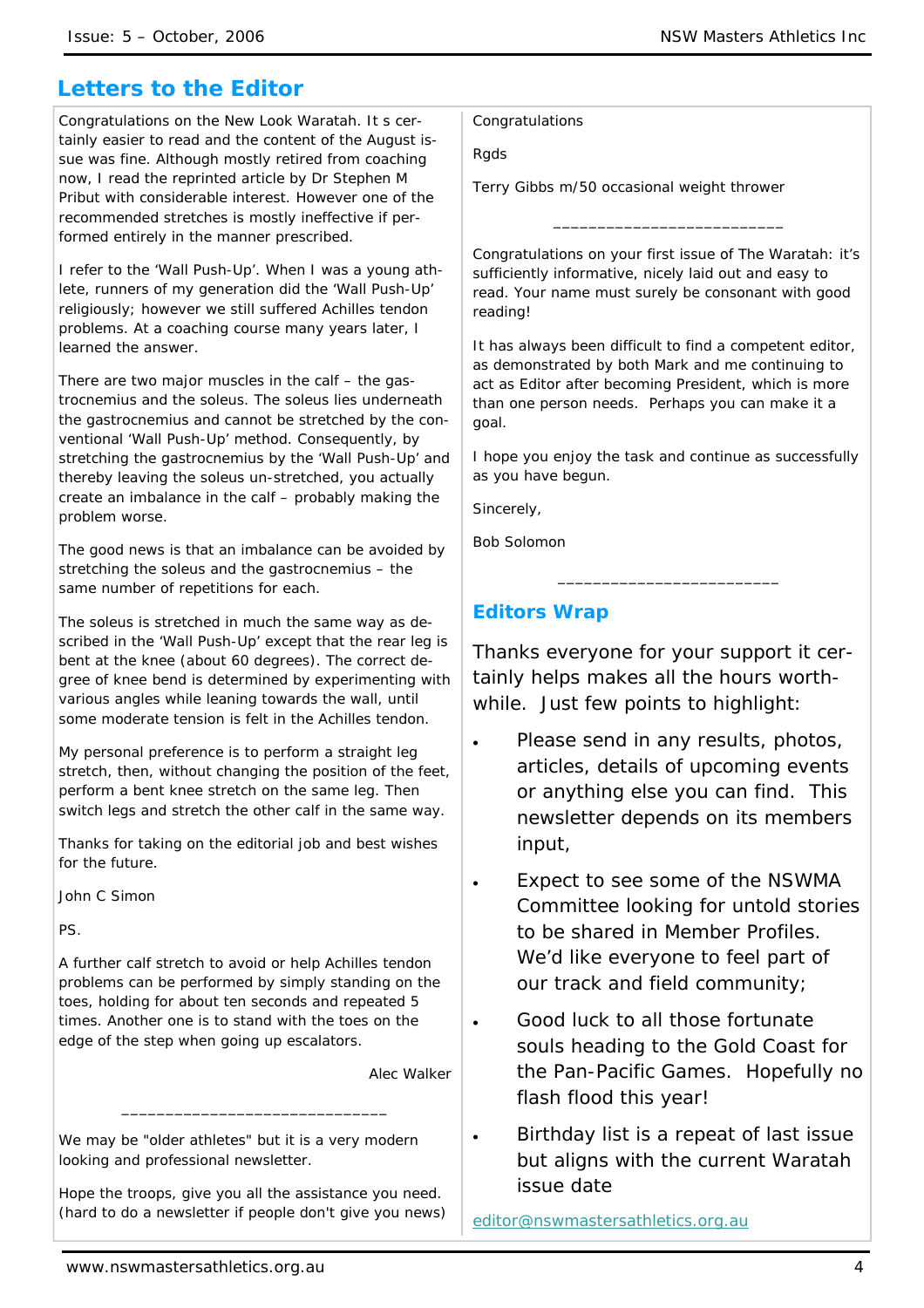# **Age Related Training**

# **To limit the effects of time, you must choose the right workouts.**

### **By Owen Anderson**

*(Article reprinted from Peak Performance web page http://www.pponline.co.uk/encyc/0263.htm)* 

While a canny nutritional programme, plenty of rest, and adequate recovery between workouts are all important for preserving fitness as you get older, certain key workouts are also necessary to keep you as fit as possible. For example, if you have yet to reach your 45th birthday, you will want to expand your aerobic capacity (V02max) as much as possible, so that any falloffs which occur after the age of 45 will be like mere pebbles dropping from Mt. Everest.

One of the best workouts you can possibly carry out is the great '4-954' workout, in which you complete 4-minute work intervals at an intensity high enough to make your heart rate reach 95 per cent of maximal at the end of the interval, with 4-minute recoveries. Also good for you are cycling, swimming, or running races which last from 12-20 minutes

# **From 45 to 60**

If you're between the ages of 45 and 60, your motivation may fall a bit, and physiological problems include a modest loss of aerobic capacity (V02max) and a small decline in muscle tissue (muscle atrophy). Also, age-related increases in muscle soreness and tissue stiffness increase the need for longer recoveries between workouts, forcing a cutback in training volume. One solution is to conduct some 'Sparks Sessions' (described in the first article). To increase motivation, make your high-intensity sessions more fun. A great motivational workout involves going to your favourite place in the city or countryside, letting your everyday cares and concerns drop away, and feeling the power in your legs by occasionally bursting at race pace for 20 to 30 seconds at a time as you run or cycle.

Strengthen your leg muscles by doing more hill training, and minimise soreness by adding at least one extra rest day for each two weeks of training and by cross-training occasionally (run in the deep end of a swimming pool or use an exercise cycle if you're a runner). Prevent leg-muscle atrophy, which can account for about 20 percent of age-related declines in fitness, by getting serious about weight training *(http://www.pponline.co.uk/ encyc/0106.htm)*

### **For the over-60s**

If you're over 60, your V02max will attempt to plummet, and your muscles and connective tissues will lose some strength. In addition, bodyfat levels will try to climb, in concert with some muscle atrophy. Your response should be to add 'Senior Intervals' to preserve your V02max and to compensate for losses in aerobic capacity by boosting your lactate threshold. Trim body fat by relying on long, weekend walk-run combinations which last for a couple of hours. Continue weight training to thwart muscle shrinking. To enhance recovery, rest at least five days out of every twoweek period.

To do the 'Senior Intervals' (also called the '210- 3' Workout), run, cycle, or swim for two-minute intervals at the best intensity you could sustain in a 10-minute race, with three-minute recoveries. For a lactate-threshold booster, warm up, and then exercise for 10 continuous minutes at a pace which keeps heart rate in the 85-88 per cent-of-maximal range. Recover for five to six minutes, and then repeat this 10-minute surge.

\_\_\_\_\_\_\_\_\_\_\_\_\_\_\_\_\_\_\_\_\_\_\_\_\_\_\_



*'Discobolus'—The Body Exhibition*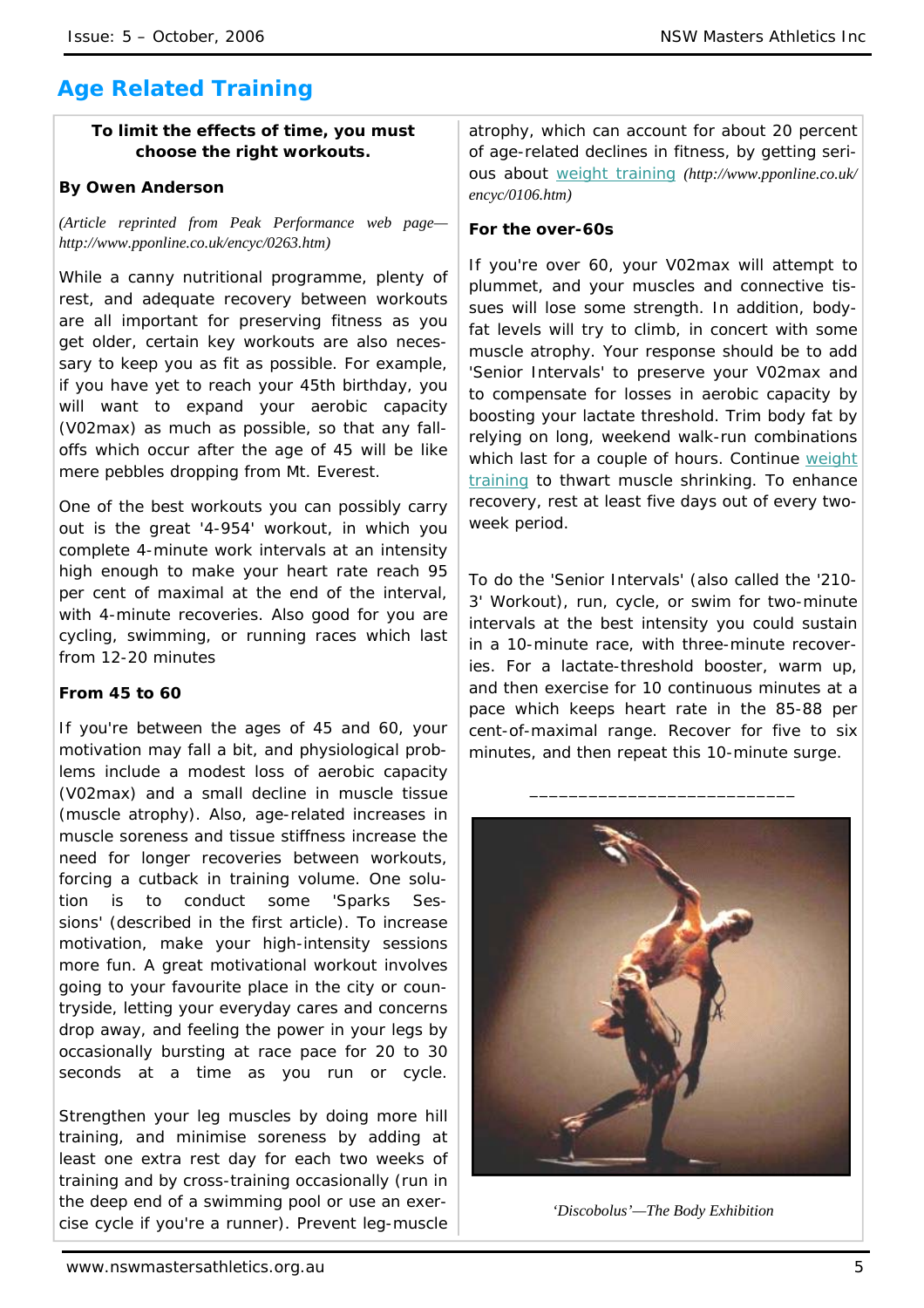# **Jack Pross (continued from page 1)**

training ideas for developing the whole athlete well in advance of their time.

The quality and number of athletes they coach often judge the measure of the success of a coach. Against this criterion, Jack Pross ranks very highly. Under his guidance Trevor Bickle was to win the Commonwealth Pole Vault in 1962 and retain the title in 1966. John Baguley was an Olympian, and won a Commonwealth silver medal in the triple jump in 1962. Murray Tolbert ranked third best long jumper in the world in 1972. He coached Gordon Windeyer to the Commonwealth High Jump title and Games record in 1974. But, in spite of coaching these and other outstanding jumpers during his illustrious career, Jack did not particularly consider himself a jumps coach!

Gary Knoke (400m hurdles) and Warren Parr (110m hurdles) both came under Jacks guidance for a part of their careers. Both won national titles in their specialist events, competed at major championships, and set long-standing state records that remained unbeaten well after their retirement from competition. But Jack did not think of himself as a hurdles coach!

Middle and Long Distance runners coached by Jack achieved considerable success, so much so that it is in this area that his coaching exploits are best known. Albie Thomas set a world record for 3 miles in 1958 and was a member of Australias team which set a world record for the 4 x 1mile in 1959, as well as being an Olympic finalist and Commonwealth Games multi-medallist. Dave Power won Commonwealth titles at 10,000m and marathon and an Olympic bronze medal at 10,000m. Graeme Rootham competed with distinction at Olympic and Commonwealth Games over 800m in the early seventies. In the same era John Farrington was a force to be reckoned with in the marathon, competing at Olympic and Commonwealth Games, and running a best time of 2hrs 11mins. Countless others of his training group were to excel in distances from 800m to the marathon, and including steeplechase at state and Australian level.

Jack may have considered himself something of a distance coach, but he saw himself best in the role of a coach of athletes, helping men strive towards their goals and to achieve success no matter what their event. Whatever their level of performance he analysed their strengths and weaknesses and used his knowledge, experience and coaching skill to help them do better. He had an awesome coaching eye, often seeing problems looming before the athlete felt them. With this ability, coupled with his knowledge of biomechanics and physiology, he was able to offer sound advice on how to deal with the problem.

Jack was a prolific writer on coaching matters, being published in many reputable journals in Australia and overseas - just one of the ways in which he contributed to the education and development of other coaches. He was always willing to work with coaches on education courses, no matter what the level of the participant. When the current national coaching scheme was being established it was a natural progression for him to throw himself whole-heartedly into it. Whether it was designing curricula, establishing assessment criteria, writing manuals or preparing presentation materials it mattered not - each task was undertaken with enthusiasm and prepared in his usual thorough manner. For more than twenty years he was a regular contributor to Level I, Level II and Level III programmes in many parts of Australia. His reputation for excellence was recognised by the International Association of Athletics Federations who took him as a course lecturer to a number of International courses. The Australian Government also recognised his ability by appointing him as one of two Australian coaches to travel to Indonesia on each of seven successive years to conduct a series of short courses for coaches as a part of their cultural affairs programme. One of his most successful projects was to work on behalf of the Australian Track and Field Coaches Association to optimise the documentation service for coaches provided by the Australian Institute of Sports Information Centre. This involved providing coaches with information of what was available each month, responding to their requests, and targeting specific information to individual coaches. Jack regularly undertook visits to the AIS as part of this programme to personally review many of the resources available.

In the seventies and eighties Jack held the positions of National Middle Distance Coach, and (from 1980 to 1992) Group Director for Endurance with the Australian Track and Field Coaches Association.

He was nominated one of the inaugural National Coaching Consultants by AT&FCA when the scheme was established in 1992. He was nominated one of the inaugural National Coaching Consultants by AT&FCA when the scheme was established in 1992. He responded promptly, and with a care and understanding for their needs, to the many requests for advice he received from coaches in all parts of the nation.

For most of his career in athletics Jack was in demand as a coach or manager to teams at various levels of competition. For a period covering three decades rarely did a year go by without his appointment to a state team as manager or coach. He was appointed by Australia as coach to two Commonwealth Games teams (1966 and 1970), two World Indoor Championships (1985 and 1987), and two World Cross Country Championships. He was also in demand by other nations, assisting the Nigeria team at the Commonwealth Games at Perth in 1962 as a coach, and preparing the PNG team for the South Pacific Games at Guam in 1975.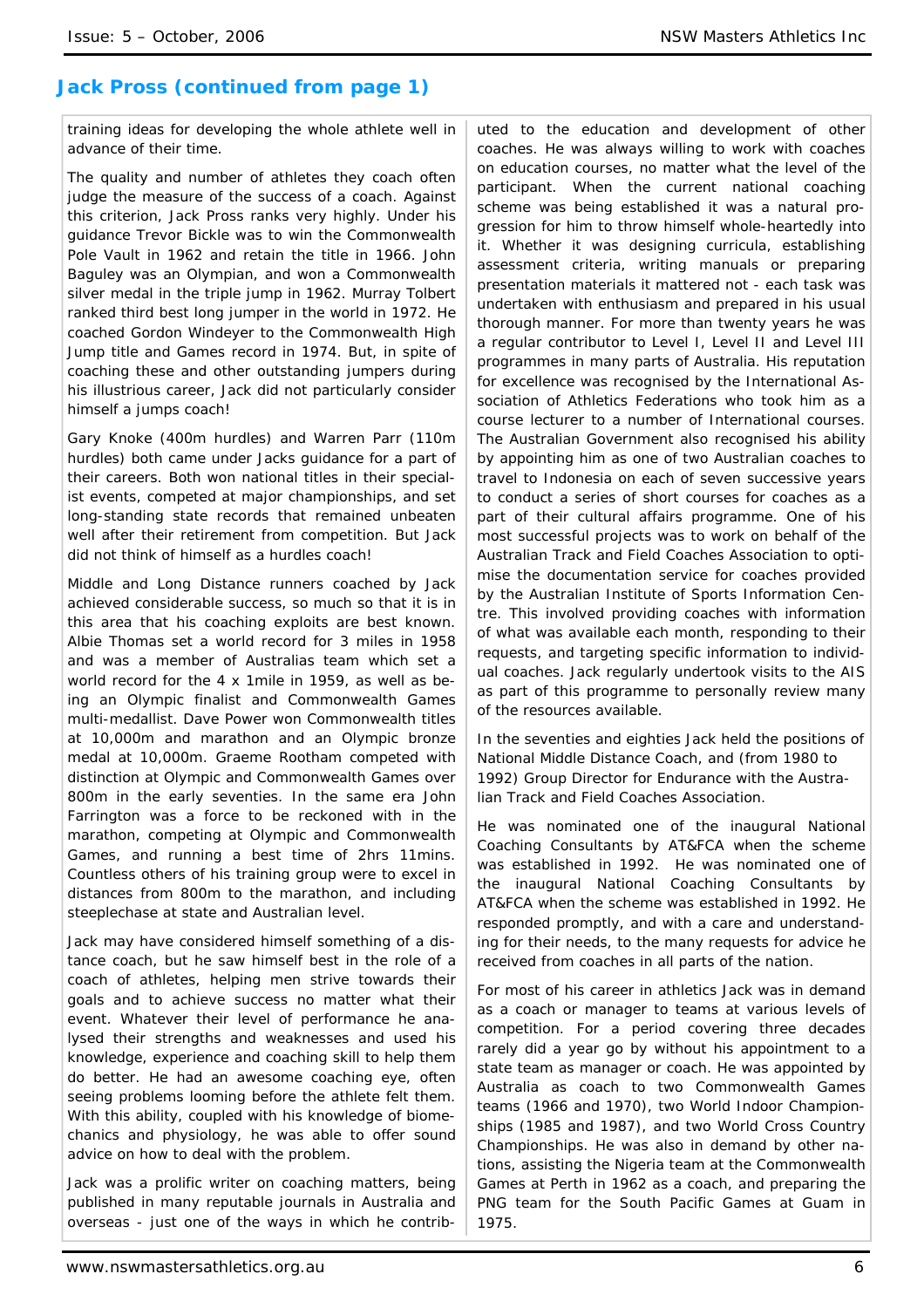The demand for his services as a coach took a novel direction in 1985 when the directors of the drama The Boy Who Had Everything engaged him to train those of the cast who needed to run like top class athletes. His work, especially with Jason Connery and Lewis Fitz-Gerald, was successful, as they ran elegantly alongside members of Jacks training group who were employed as extras for the race. In keeping with the best filmmaking traditions Jack enjoyed a cameo role in the movie, seen briefly as the starter of the featured race!

From the forgoing one could be forgiven for thinking that Jack was only interested in athletes capable of competing at national and international level. Nothing could be further from the truth. He founded (with the late Shirley de la Hunty) the Melville Athletics Club in Western Australia, and coached for many years with Mentone Athletics Club in Victoria and the Northern Suburbs and Sydney University clubs in New South Wales. In order to foster specialist development he founded the Birubi Club (aboriginal for Southern Cross) in 1968, with members from a range of Sydney district clubs; the Kangaroo Club (especially for jumpers) soon followed. His knowledge of a wide range of events, his enthusiasm, and his teaching and coaching skills made him an ideal club coach. His time and efforts were equally spent between the champions, and those athletes with modest skills and abilities. To all athletes he gave a fair and honest opinion; his judgement was val-

ued by them on the track, as well as the care and interest he showed for their development beyond the athletics arena.

Jack never sought special recognition or rewards for his coaching. Nevertheless, it was inevitable that awards would come his way. The Australian Government conferred on him the Medal of the Order of Australia (OAM), and later, the Australian Sports Medal 2000 for his services to athletics. In 1994 the Australian Coaching Council awarded him the Eunice Gill Coach Education Merit Award for his outstanding contributions to coach education. In 1996 Jack received the Henri Schubert Memorial Award from Athletics Australia; this award is made annually to a coach who has rendered distinguished service to Australian Athletics. Jack was rewarded with Life Membership of both Athletics New South Wales and the Australian Track and Field Coaches Association.

The loss to Jacks family is, of course, a tragedy, and our thoughts are with them at this sad time. Jack had many good mates in athletics, and in coaching especially. He has left us all far richer for having known him, and I for one am grateful that I knew a truly great man.

Tony Rice 12th August 2006

# **Sports taping workshops**

Sydney, October - November, 2006

Sports taping is an important skill for anyone involved in sport: coaches, trainers, administrators, teachers, parents, and players.

Sports taping courses are run by experienced presenters - experts in their field - who are ready to help you build on your skills and knowledge and ensure you stay safe in the sporting arena.

Correct sports taping can help prevent injury and also help with injury rehabilitation.

#### Elasto Strapsmart

The level one sports taping workshop offers the beginner technical and practical advice about strapping athletes. The workshop covers ankles, fingers and thumbs.

#### **Advanced Sports Taping**

Level two is an advanced workshop aimed at providing participants with extensive knowledge of sports taping and the prevention of injuries. The workshop covers shoulders, knee, foot, shin and elbow injuries. Prerequisite: Elasto Strapsmart course.

#### **Upcoming workshops**

Cost per workshop is \$60. Bring pens and paper and wear comfortable casual clothing.

| Town                  | Elasto Strapsmart  | Advanced Sports Taping | Venue                     |
|-----------------------|--------------------|------------------------|---------------------------|
| Wollongong            | Mon 30 October     | Mon 6 November         | Amenities Room, Level 0   |
|                       | $6.30 - 9.30$ pm   | 6.30 - 9.30pm          | State Government Offices  |
|                       | Program No.0021642 | Program No.0021649     | 84 Crown Street           |
| Cabramatta            | Mon 20 November    | Mon 27 November        | PCYC Fairfield/Cabramatta |
|                       | $6.00 - 9.00$ pm   | 6.00 - 9.00pm          | 162 Railway Parade,       |
|                       | Program No.0024259 | Program No.0024260     | Cabramatta                |
| Homebush              | Mon 23 October     | Mon 30 October         | NSW Sport and Recreation, |
| (Sydney Olympic Park) | $6.00 - 9.00$ pm   | $6.00 - 9.00$ pm       | Centenary Room            |
|                       | Program No.0024254 | Program No.0024258     | Level 2, 6 Figtree Drive  |

Supported by





For more information call 13 13 02 www.dsr.nsw.gov.au

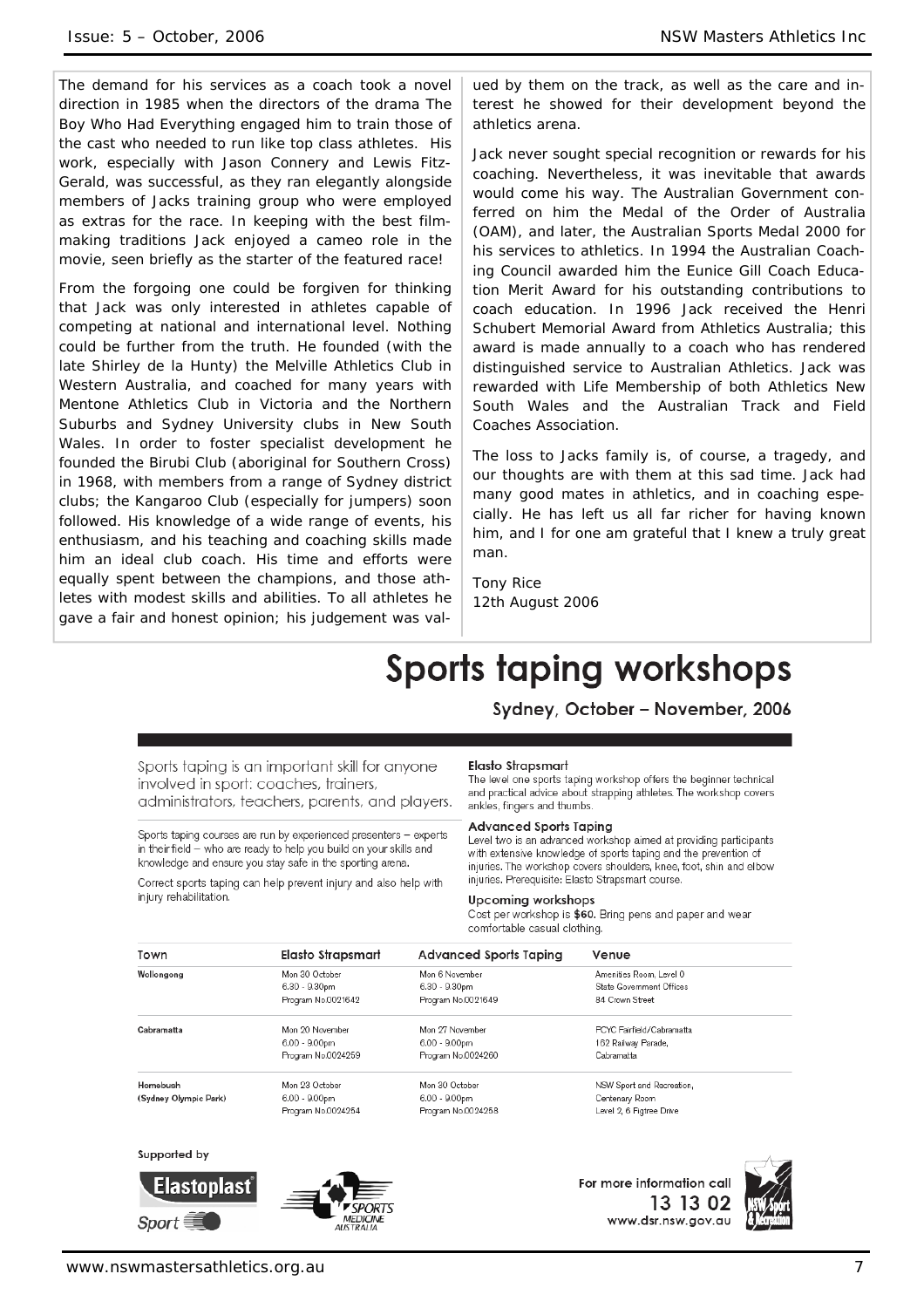# **Springwood 5th Annual Masters Throws Day**

# *By Brett Sowby*

*Blue Mountains Athletics Club held their 5th annual Masters Throws Day on August 20 at Tom Hunter Park, Faulconbridge.* 

*The field of 28 competitors enjoyed a perfect early spring day to compete on the upgraded throwing facilities. Although the final renovations and improvements were not fully complete, the athletes all commented on the success of the work.* 

*There were some outstanding performances as usual with athletes coming from as far as central coast, Canberra and beyond.* 

*The age range for this event was something of a record. Competitors started from the 30+ age group right through to Jim Peridis in the 80+ age. Jim is a current Australian shot put record holder in various age groups and it is hard to reconcile his age with his performances. Well done Jim.* 

*Voitek Klimiak has recently moved into the Men's 50-54 age group and came within 150 points of the state record in the weight pentath-* *lon. And this is only his 3 rd season in Masters athletics.* 

*State M60-64 discus record holder, Keith James, made a welcome return to full competition after a successful shoulder reconstruction.* 

*There were many PBs during the day and local athletes Tony (PB) O'Donnell and Brett Kingston led the charge of PBs along with Voitek. It bodes well for the coming summer season.* 

*It was unfortunate that the current M40-44 world Masters shot put champion, Stuart Gyngell, was unable to compete due to injury, but he came along with other injured and non competing athletes to help run a successful day. Many thanks for their efforts.* 

*The club would like to thank all those officials and helpers who contributed to making this another successful Masters throws day. Same again next year.* 

*Email: secretary@springwoodathletics.org*

*Website: springwoodathletics.org*

# **The Throwers Lament**

(If Paul McCartney had been a thrower, *Yesterday* might have looked like this:)

> Yesterday, All my throws seemed to fly far away, Now they all seem to go astray, Oh, I believe in yesterday.

Suddenly, I'm not half the thrower I used to be, Fouls are hanging all over me, Oh, yesterday came suddenly.

Why it hit the cage I don't know, coach couldn't say, I said, What is wrong, now I long for yesterday.

Yesterday,

Throwing was such an easy game to play, Now I just can't get one away, Oh, I believe in yesterday.

Why I

Fouled the ring I don't know, coach couldn't say, I said What is wrong, now I long for yesterday.

Yesterday, Throwing was such an easy game to play, Now I just can't get one away, Oh, I believe in yesterday.

MM-MM-MM-MM-MM-MM-MM.

*Copyright M. Johnston, Southern Songs Ltd.*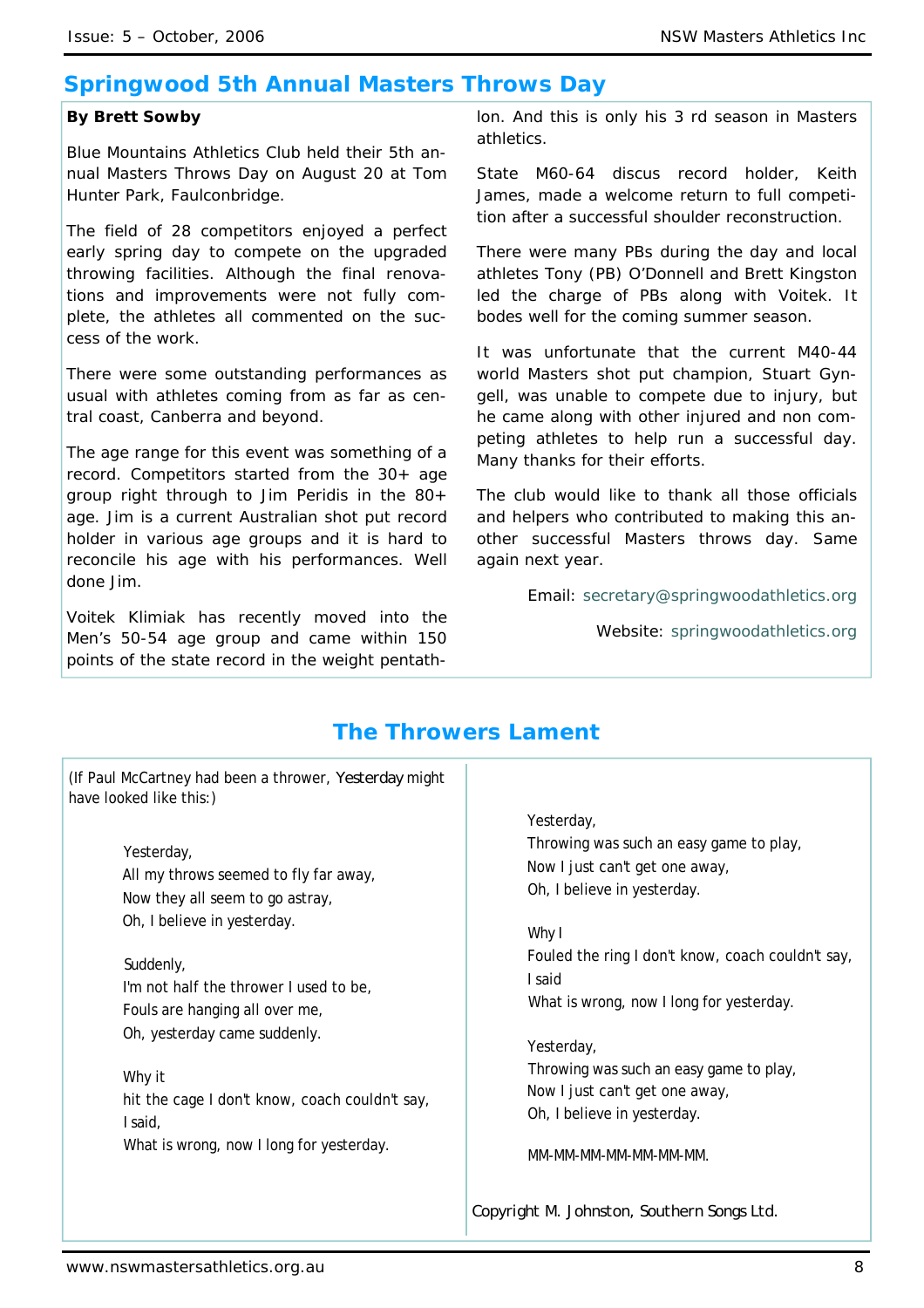# **Results: Weight Pentathlon**

Results from the practice Weight Pentathlon held at Ryde Athletic Field on the 24<sup>th</sup> September.

| Event<br>Ŀ. |                       | Hammer        |       |               |               | <b>Shot Put</b> |               | <b>Discus</b><br>Javelin |       |                | Weight        |       |               |               |       |              |      |
|-------------|-----------------------|---------------|-------|---------------|---------------|-----------------|---------------|--------------------------|-------|----------------|---------------|-------|---------------|---------------|-------|--------------|------|
| Grp         | <b>Name</b>           | Dis-<br>tance | %     | <b>Points</b> | Dis-<br>tance | %               | <b>Points</b> | Dis-<br>tance            | %     | <b>IPoints</b> | Dis-<br>tance | %     | <b>Points</b> | Dis-<br>tance | %     | Points Total |      |
| <b>M40</b>  | <b>S</b> Gyngell      | 44.42         | 59.17 | 643           | 17.28         | 82.52           | 959           | 45.69                    | 64.24 | 781            | 41.70         | 51.38 | 545           | 14.57         | 65.42 | 789          | 3717 |
| <b>M50</b>  | M Johnston            | 42.54         | 63.45 | 670           | 11.29         | 60.83           | 664           | 36.28                    | 55.03 | 589            | 24.40         | 36.31 | 316           |               | 0.00  | 0            | 2239 |
| <b>M50</b>  | IL Joni               | 33.68         | 51.34 | 500           | 10.58         | 58.32           | 614           | 29.95                    | 46.47 | 463            | 25.60         | 38.85 | 338           | 12.28         | 55.32 | 658          | 2573 |
| <b>M50</b>  | A Atkinson-<br>Howatt | 31.65         | 49.28 | 462           | 8.87          | 49.97           | 496           | 32.00                    | 50.76 | 504            | 38.38         | 59.37 | 575           | 11.16         | 51.05 | 588          | 2625 |
| <b>M60</b>  | K James               | 35.78         | 60.01 | 681           | 11.14         | 68.05           | 738           | 41.56                    | 65.29 | 801            | 34.25         | 56.71 | 599           | 12.66         | 58.61 | 702          | 3521 |

| <b>W30</b> | Olivia           | 21.00 | 35.00 | 301 | 7.28 | 33.94 | 353 | 22.86 | 30.95 | 330 | $121.15$ $27.12$ |             | 310 | 6.43  | 40.64 | 343 | 1637 |
|------------|------------------|-------|-------|-----|------|-------|-----|-------|-------|-----|------------------|-------------|-----|-------|-------|-----|------|
| <b>W30</b> | Jessica          | 21.36 | 35.60 | 308 | 7.06 | 32.91 | 339 | 19.46 | 26.34 | 268 | 22.79            | 30.01       | 341 | 8.95  | 57.45 | 521 | 1777 |
| <b>W35</b> | <b>IM Bonser</b> | 32.48 | 54.59 | 645 | 8.87 | 41.35 | 488 | 25.94 | 35.12 | 400 | $22.32$ 32.52    |             | 332 | 10.88 | 74.1  | 731 | 2596 |
| <b>W35</b> | L Smith          | 28.42 | 48.76 | 544 | 9.13 | 42.56 | 506 | 34.00 | 46.03 | 557 |                  | 29.05 43.48 | 459 | 8.93  | 61.71 | 577 | 2643 |

# **Note on Summer Progam of ANSW**

### **State Relays—SOPAC - 18 and 19 November 2006**

### **4 x 100, 4 x 200, 4 x 400, 4 x 800, 4 x 1,500 – (masters divisions)**

The State Relays will be held at SOPAC on Saturday and Sunday, 18 and 19 November 2006. The Rules and Program are set out on pages 28-31 of the Summer Handbook 2006-07.

The age groups for masters' teams - men - 120, 160 and 200 years and - women 120 and 160 years. The age is obtained by adding together the ages of each team member in whole years. All team members must be over 30 years as at 18 November 2006.

#### Rule 2(d) provides as follows:

*"Athletes must compete with their first claim club if selected in that club's team. If not selected to complete for their first claim club, masters athletes may compete for NSW Masters Athletics provided they are a member. Athletes can compete with only one club in the Championship."* 

To assist NSW Masters organizing teams, it would help if team managers of other clubs could let me know; as soon as possible, the names and contact details of masters athletes in those clubs who would like to compete in the Championships, but will not be needed for their club teams.

Athletes who believe that their first claim club may not be able to enter a team should contact their team manager for appropriate confirmation.

Subject to the above, male members of NSW Masters who wish to compete should contact me as soon as possible, preferably by email.

Females should contact Cris Penn, if they have not already done so.

The entry fee for a team is \$25.00 but for late entries, i.e. after midday on 10 November, it is \$35 per team. NSW Masters will arrange for payment when the entry is lodged.

My email address is alec@ozgenius.zzn.com and phone number 9398 2363 and Cris Penn's are cris\_penn@hotmail.com and 9953 8310.

### **ANSW CLUB CHAMPIONSHIPS—SOPAC 16th DECEMBER 2006**

If it is at all possible, we should see if we can enter teams in the Open Division. Last year we entered a women's team which came third.

We are allowed a maximum of 14 in each team, but can enter two competitors in each event, one in A Division and one in B Division, but only one team in the two relays, 4 x 100m and a medley i.e. 800m, 400m and 2 x 200m.

Athletes must be registered with ANSW and may compete with the NSW Masters team if registered through NSW Masters or, if registered though another club, that club does not need them.

On that basis could athletes of either gender who wish to compete, please contact me on alec@ozgenius.zzn.com or 9398 2363.

The Rules and Program are in the Summer Handbook (55-56).

### **MASTERS OUTDOOR PENTATHLON SOPAC - 3 March 2007**

Unfortunately this clashes with the Australian Masters Decathlon and Heptathlon championships set down for 3-4 March 2007 in Brisbane at the State Athletics Facility (QEII). I take full responsibility for allowing the clash to occur. I am endeavouring to have the NSW Outdoor Pentathlon moved to a more suitable date.

It would be helpful to hear from members who wish to compete in Brisbane and are therefore disadvantaged by the clash. Please also indicate those who wish to compete in Sydney

I look forward to hearing from you.

#### **MASTERS WEIGHT PENTATHLON 17 March 2007**

#### **NSW Masters championships 24 and 25 March 2007**

Regardless of where you may have read differently, both these competitions will be held, not at Bankstown, but at Campbelltown.

Alec Walker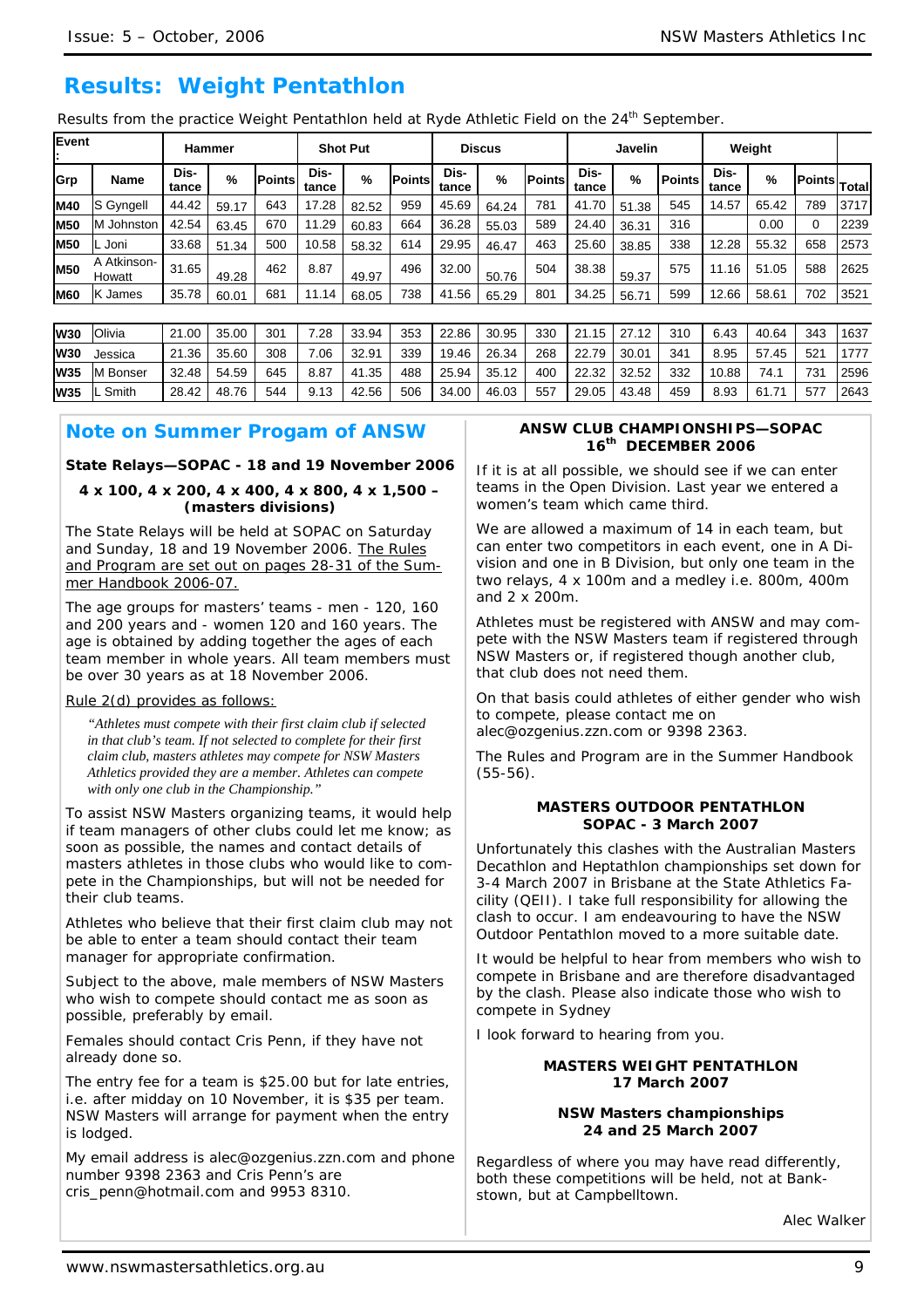# **Our Trip to Learn More about Pole Vault Coaching**

### *By Bob Watson*

This is a report of our 6 day visit with Mark Stewart in Box Hill, Victoria, from August 4th to 9th, 2006. Mark coaches Pole Vault at the Box Hill Athletic Club, and has set up the Whitehorse Pole Vault Club many years ago. We have used his example to set up the Central Coast Pole Vault Club in 1999, and have built a range of about 30 poles, from 11' 60 lb to 13' 150 lb and larger. We can now supply a progression of poles for young beginners to medium sized vaulters. We charge \$150/ year and asking parents, friends and vaulters to help fundraise. We have had help from, Gosford Athletics, our Region Branch and council sports grants to enabled us to be debt free. We are purchasing three smaller 14' poles this season to fill the gap from 13' 150 to 14' 150 lb poles. We will then have poles with 5 lb gaps in flex to make it easy for vaulters to move up or down poles in training and in competitions. This makes it much safer under changing weather conditions and also gives the vaulter and coach options to maximize results on the day. In training our vaulters can do drills with short run ups and still bend a pole. We saw a vaulter at Box Hill using a 2 step run and bending a small pole to try clearing 2.8 metres. Mark said Emma George cleared 3.1 metres off 2 steps and I understand Paul Burgess cleared about 4.2 metres. That is amazing and I'd love to see that being done! Mark also said all his International female vaulters clear 3.6 metres or more from 6 steps This reinforces the importance of using only the length of run necessary to maximize the skills you can control.

Five of us travelled from the Central Coast of NSW to learn more about Mark's methods in producing world class Pole Vaulters, like Emma George and Steve Hooker. I have seen Emma George set a new world record of 4.60m in February, 1999 in Sydney. I also met Steve Hooker in 2000 when he and a friend were visiting Sydney. Steve and his friend stayed with us at Avoca Beach. Both boys vaulted at Adcock Park, West Gosford. Steve used our largest pole (an old blue 15' 165 Skypole) and vaulted 4.6 metres off a short run. This is still the highest pole vault done on the Central Coast. Steve has gone on to a Gold medal and setting a new Commonwealth Games Pole Vault record of 5.8 metres in Melbourne, 2006. He has a PB of 5.91 metres and is now being coached by Alex Parnov at the W.A.I.S, Perth. His training partner is Paul Burgess the Commonwealth's 1st, 6 metre Vaulter, after Dimitri Markov's Golden, 6.05 metre vault in the World Championships, 2001 in Edmonton, Canada.

Mark Stewart has many other top male and female vaulters of differing abilities and ages from Melbourne and all over Australia. He was a 4.9 metre vaulter many years ago, so he has experienced pole vaulting first hand and has refined his teachings over the years. He takes beginners, one step at a time building up the vault from the box backwards and down the runway in 2 step increases in their run length. The vaulter's grip is slowly moved up the pole as their skills improve. He gets the beginners to do each step correctly before moving on to the next step. All the vaulters start with step one in warm up and move

through rehearsing and building up to THEIR complete vault, where ever that is in their present development. The better the vaulter, the quicker they progress through these steps. Beginners will spend more time correcting each step and may only move through a few steps, depending on their skills, age and fitness. Mark also has many warm up drills that are rehearsed before moving to the runway and mats. These drills cover the pole carry, planting elements and running with the pole. He has specific drills to correct differing errors in technique.

The notable thing about his vaulters was their support of each other and friendship. This was extended to our Central Coast vaulter, Amanda Bartrim, aged 15 years. She became part of their squad and was helped and encouraged throughout our time in Box Hill.

**Day 1**…August 4th, Gym session at Wesley Court Gym

This was a hard, but fun session run mainly by Rosie Ditton, as Mark was delayed. Rosie had been a gymnast before becoming a vaulter so she was very able to run this session. The session started with a warm up on a trampoline. All vaulters said they looked forward to this Friday night gym session and many would go out and socialise together afterwards. For a warm up they bounced from a trampoline onto large deep mats. They did flips and anything else they could think of, landing on to their tummies, feet or backs. Some bounced on the trampoline and then ran up a wall that had mats fixed to them. A run of 30 metres was included after each landing. There was much laughter, fun and some good flips in the air. After about 15 minutes they moved to floor mats and did stretching.

*Exercise #1:*…They did what we called "Banana" exercises. First, they lay on their backs and rocked back and forth with their body in a banana shape. Then moved to their left, right sides and then onto their tummies. This was repeated by folding the body moving from straight to a vee shape. Then they would take a vee position and hold it for 10 to 15 seconds.

1. On Tummy

3. On Back

2. Left and Right hand sides



*Exercise #2:* holding a handstand ..All handstands were timed and checked against their previous results. This was all about improving their PBs so it was a competition against themselves.

*Exercise #3*: High bar work. A.) Giants (with wrist straps and gloves) Rosie assisted some vaulters to get swinging into full giants. B.) Back circles, Kip ups, Kip ups and then over the bar and laying on the bar at the waist.

*Exercise #4*: High bar work falling into a pit of foam blocks. One skill was hanging on the bar and then to drive the legs up over and around the bar almost into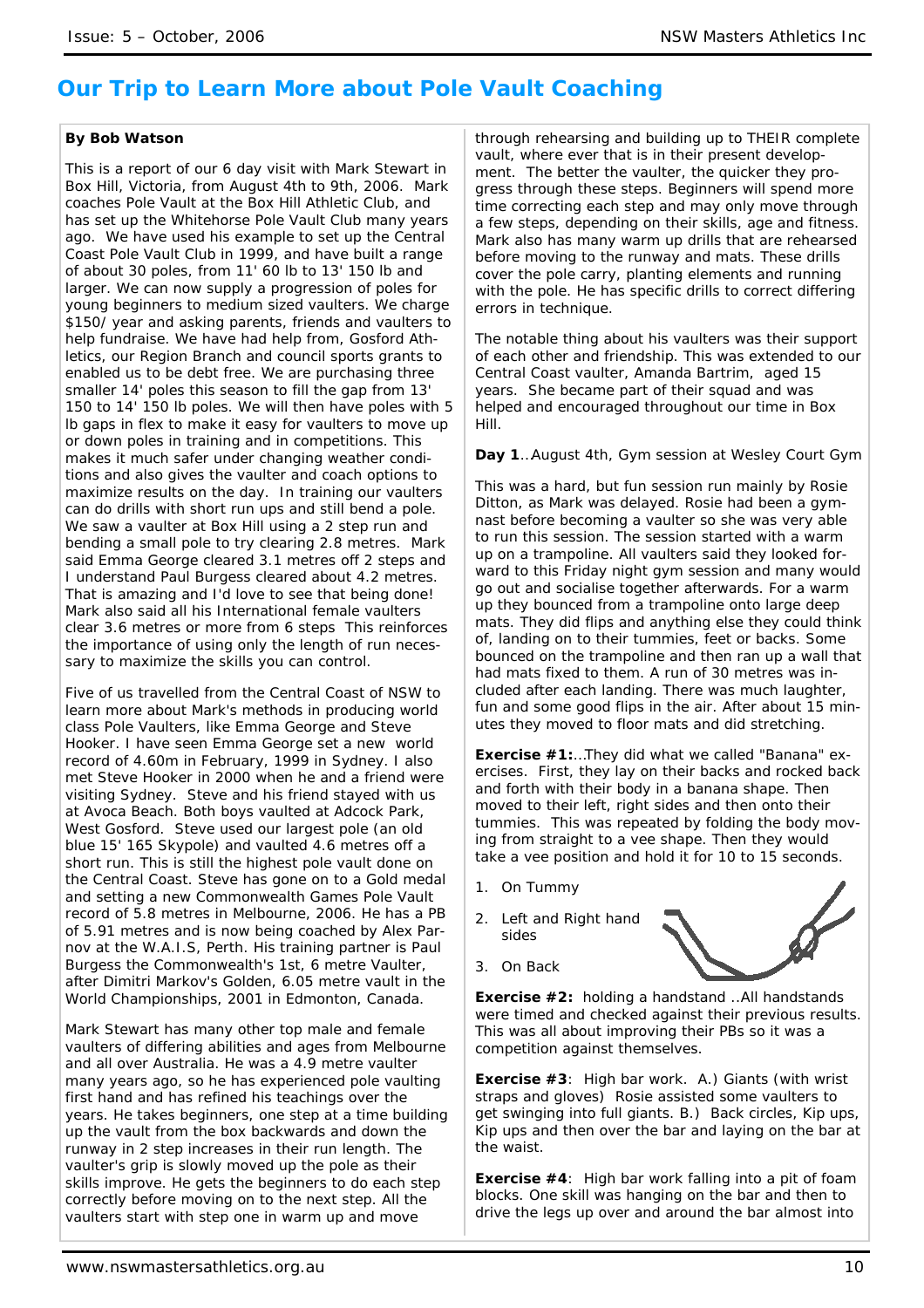a handstand and then falling in to the foam block pit below.

*Exercise #5:*…Bouncing and flipping from a trampoline into the foam block pit.

*Exercise #6:*…Rope climbing arms only….4x (timing all climbs) The climbers were cheered on to make it to the top. They also did an upside down rope climbs with the legs overhead, pulling on rope between the legs. Two girls were able to reach the top of the rope and some other girls were getting 3 or 4 hand over hands up the rope in an effort to learn this skill. Most of the boys were able to get to the top with a lot of effort. All of these exercises were timed and recorded on a running sheet.

*Exercise #7:*…Parallel Bars. With the legs hanging they would try to swing to a handstand with Rosie helping.

*Exercise #8***:** Rings. set about. 1.3 metres off the mats they would hold (for time) in a sitting position. Then hold with legs straight out in front.

*Exercise #9***:** Unparallel Bars.. Kip up to laying on bar on your back.

A warm down completed the session.

**DAY 2** Pole vault training at the track.

After a warm up jog and stretching all vaulters started with a high carry of the pole with an almost vertical carrying position. They jogged forward, back and sideways. This was done with a hop, with the ankles only and with a skip. Planting exercises were done from a slow march to a walk, jog and run. Mark's comment here was always… "HANDS BEFORE FEET". Move the hands, then step. Move the pole and change feet. Also the pole needs to be up and over head VERY EARLY !!!! One of his comments was "NO TIME ON THE PLANT IS WASTED". And "A 5% IMPROVEMENT IN THE PLANT IS AS GOOD AS A 20% INCREASE IN YOUR RUN SPEED". This just reinforces the importance of the plant.

The take off foot needs to be OUT, ALWAYS! So check your vaulter's take off foot. Mark the toe of the left foot plumb under the upper hand with both arms fully straightened over head using the grip use in this drill. Get the vaulter to take off 20 cms.(or more) outside that mark. Always back of that mark, NEVER UNDER ! This needs to be corrected constantly! If not, your vaulter's hips will come through and they will struggle to WHIP their straightened take off leg through with great speed and then convert this speed into making a strong rock back ( inversion ) and sail high over their hands… Top vaulters are getting over 1200 mm over there hands! They need to keep their take off leg straight and in backwards position at takeoff and drive their chest into the pole with the arms driven as high as possible above their head. This spring loads the body at take off in readiness for the strong kicking action of the straight takeoff leg. Make sure the opposite knee is driven up as high as possible with the foot under the knee. This BRACES the body so the vaulter can put more energy into the pole.

 Mark's drills to achieve this start with 1 step, ( Nose dive) onto the front of the mats. (As for a right handed vaulter)

 1. Stand with left knee up as high as possible. Right hand on your forehead and pole tip aimed at the box. This is done so you can push the pole up to start the drill. (Hands before feet) Drive both arms up and forward, then jump slowly off the left leg, driving the right knee up as high as possible. Keep the left leg straight and as far back as possible. Fall face first onto the mats with the left toe and the right hand as far away from each other as possible. Land on the right side of the pole.

 If your vaulter cannot do this, go to a grassed area, stand with pole tip near your right toe and left knee up high. Reach fully up the pole with the right hand and grip the pole. Move the tip of the pole about 300mm in front of the toe. Now, with the pole and right hand on your forehead, push the pole up and forward and then jump off the left leg, keep the left leg straight and back and the right arm straight and land on you right foot. Repeat until correct, then return to the runway and mats.

Exercise on grassed area.





*Mark Stewart - Coaches and Vaulters and Box Hill, Vic.* 

Go to a 2 step run standing on left foot with right knee up. The pole is near the right side of your head and the right hand is in front of the head. Move pole to the front and centre of the head, then step onto the right foot. Push the pole in front and fully overhead (straight right arm)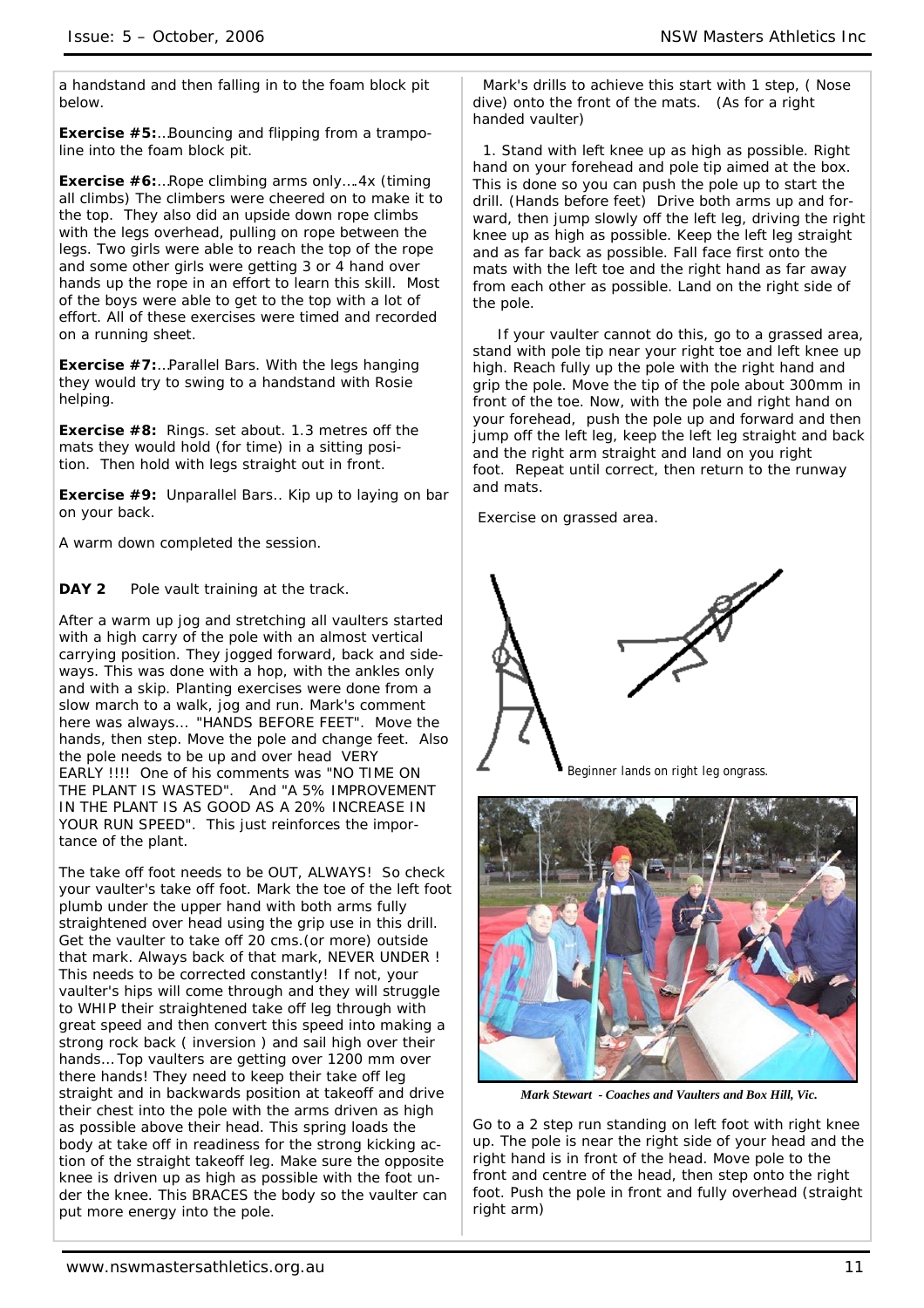

3. Go to 4 step run. Stand on left foot with right knee up, pole tip slightly above eye level. Step onto the right foot and keep the pole at the same level. Raise right hand near right armpit and left hand at chest level then step onto the left foot. Raise right hand in front of forehead and step onto the right foot. Push the pole forward and fully up to straight right hand and then step onto the left foot and jump into the air driving the chest into the pole and left leg straight and back. The right knee is up as high as possible. Now kick the left leg through as fast as possible to whip the body through and then land on the mats in a seated position keeping downward pressure on the pole. Your left leg is straight and right knee fully bent as you land. Be sure the kicking of the straight left leg is very fast.



4. Same as #3, but drop the grip, say 200 mm and repeat #3. Focus on a ripping, fast kick of the left leg. Land as per #3. Note. Wait for the pole to pass vertical before kicking the left leg through Mark's comment here is "The body is OPEN as in the giant high bar gym exercise".

5. Repeat #4 but straighten the body fully parallel to the pole and land as far to the back of the mats (Tense the body to keep it totally straight.)



6. Repeat #5 ,but fully spiral and land on your tummy.



7. Repeat #3, but drop the shoulders back and landing on the shoulders with the left leg straight and the right leg fully bent. ( Note.. To do this drill with a stiff pole get your left elbow inside the pole so you can fully rock back with the feet above your head.)



8. More advanced vaulters can do a full back flip landing on their bottom on the mats. DON'T try this until the vaulter is very skilled and confident. ( Note. The left elbow has to be inside the pole to do this ).



# **CAUTION! FOR ADVANCED VAULTERS ONLY**

Every vaulter must do each step correctly before moving to the next step. The top vaulters will move through them more quickly. The beginners will repeat the steps over and over until correct before moving on.

**Notes #1..**. The speed of the whipping straight left leg sets up a good fast rock back and gets the vaulter up side down and ready for the recoil of the pole. The vaulter can then be in a position to be shot off the top of the pole and spiral high over their hands and over the bar on their tummy.

**Notes #2**. Mark draws chalk lines across the runway at 2.7, 3.0, 3.3, 3.6, 3.9, and 4.2 metres measured from the back of the box so all levels of vaulters can check their takeoff foot. A spotter can easily see the lines to guide the vaulters.

**Notes #3**. Mark says "tighten your quads on the left leg at takeoff to help keep the leg straight for the whipping kick".

**Notes #4**. The 12 step run is made up of parts. Part 1 The 1st 6 steps are done with the tip of the pole in a very high position, (say at 80 degrees.)

Part 2 is the pole drop with the tip dropping to just above eye level in the next 3 steps.

**Part 3** is the plant over the next 3 steps.

Mark recommends you count your steps from 12 to 1. Twelve is the first step onto the right foot and number one is the left takeoff foot. This will condition the vaulter to be aware of their pole's position on a given number. The vaulter needs to feel the "rhythm" of the run. So, 6 steps of a high pole carry, then 3 steps of pole drop and 3 steps of the plant phase.

Example. The vaulter is on a 16 step run. So, the rhythm is 10 steps of high pole carry, 3 steps of a pole drop and 3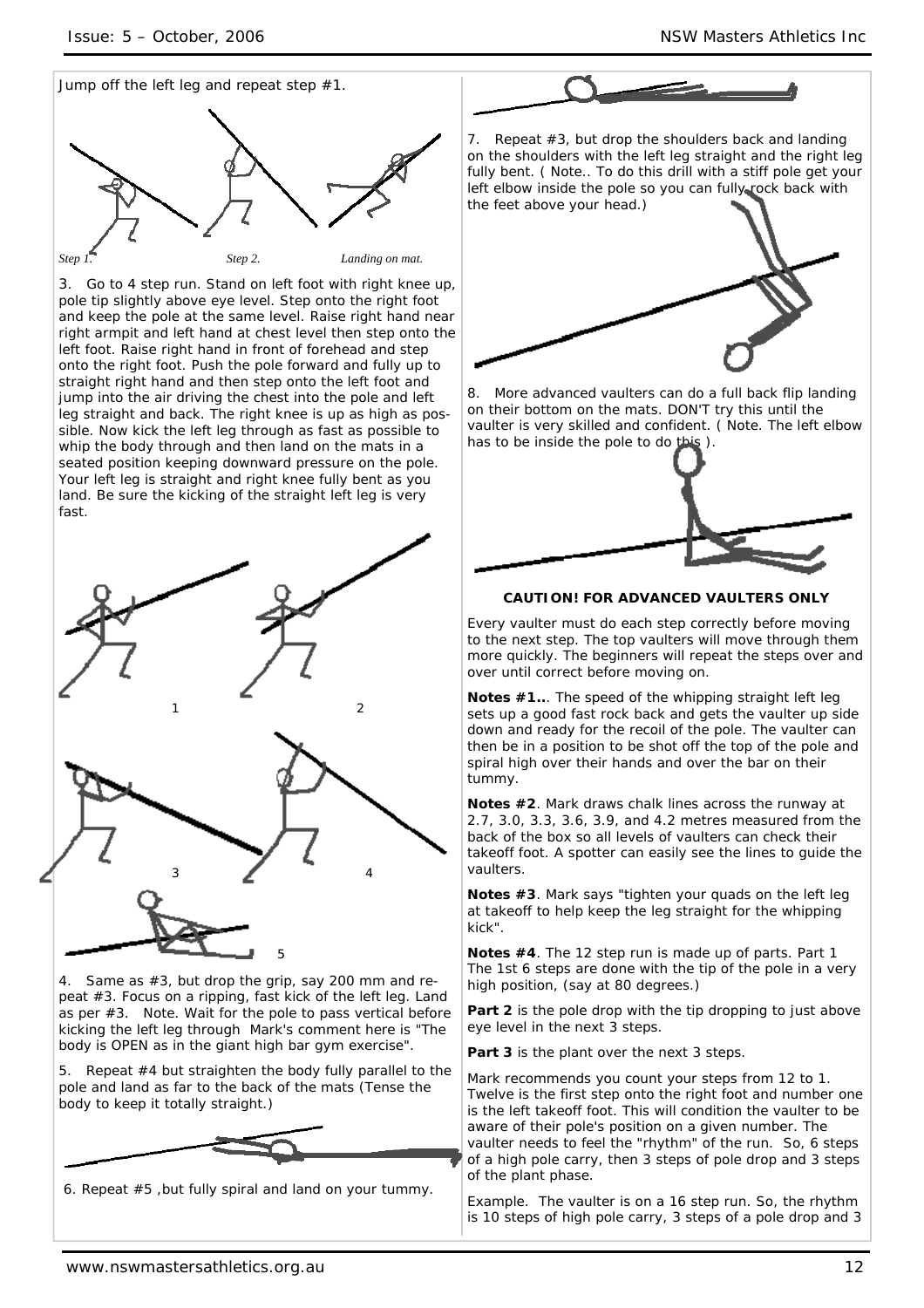steps for the plant.

 This should be slowly marched through, first done by standing on the left leg, right knee up and pole high, then change feet with opposite knee high and so on through to the last step.

**Part 4**….Starting pole elevations. As your run lengthens the height of the pole tip is held higher.



Part 5: You can use a "Lift" off a slow run with a soft pole. This is done by the vaulter starting off walking about 2 steps. The coach pushes the vaulter between the shoulder blades with his right hand and also holds the vaulter's left leg back with his left hand. The vaulter jumps into the air bending the pole and staying in the takeoff posture behind the pole. ( The left leg is straight and the right knee is high and right arm straight overhead) The coach stops pushing and holds the vaulter in the maximum bend position for 2 seconds and then lowers the vaulter back on to the runway. This skill will need some time for the coach and vaulter to co-ordinate.



 So the Vaulter slowly walks into take-off and the coach pushes the vaulter into the air.

### *No spikes in this exercise for the safety of the coach.*



 *Mark and Amanda* 

After 5 days training with Mark and his vaulters Amanda made the list below of what she needs to correct or improve to be a better vaulter.

- 1. Carry the pole higher off the hip with my left hand at chest height.
- 2. I need a stronger and faster run.
- 3. I need an earlier plant.
- 4. Plant the pole so it slides from about 1/2 way along the box.
- 5. Use a strong, braced body in the takeoff to put more energy into the pole.
- 6. When taking off keep the right arm and shoulders back to be more "open".
- 7. Keep the left leg back and straight to get a strong, fast whipping action.
- 8. Get a high right knee in the takeoff.
- 9. While going up side down drop the shoulders and don't look at the bar.
- 10. Keep the pole stuck to the left leg when up side down.
- 11. While planting the pole, don't look at the box. Look just above level as you leave the ground
- 12. In the 2 step drill the pole tip should be at eye level and hold the pole above the hip with the right hand and the left hand at chest height. The left wrist is below the pole and the left elbow is against your left side.

Amanda's final words were "I want to stay and train with Mark and his vaulters".

For further information on Pole Vault please contact.

Bob Watson at suenbob@acs.net.au or

Phone/Fax 02 43 811995,

Post. 307 B The Round Drive, Avoca Beach, 2251 NSW, Australia.

A 3hr. DVD will be available from Gosford Athletics website soon www.gosfordathletics.com.au, price on application.

Mark Stewart and his Whitehorse Pole Vault Club are on a website for contacting him

#### **.CREDITS AND THANKS TO.**

- 1. Mark Stewart and his pole vaulters.
- 2. ATFCA NSW for their financial support.
- 3. Trish Burne for her editing and corrections.
- 4. Amanda, Kaila, Deb, Bob and Brett for their support.
- 5. Wes Daniels for computer assistance.

To my lovely wife, Suzy for her patience with my passion for the pole vault and athletics.

Yours in the Pole Vault, Bob Watson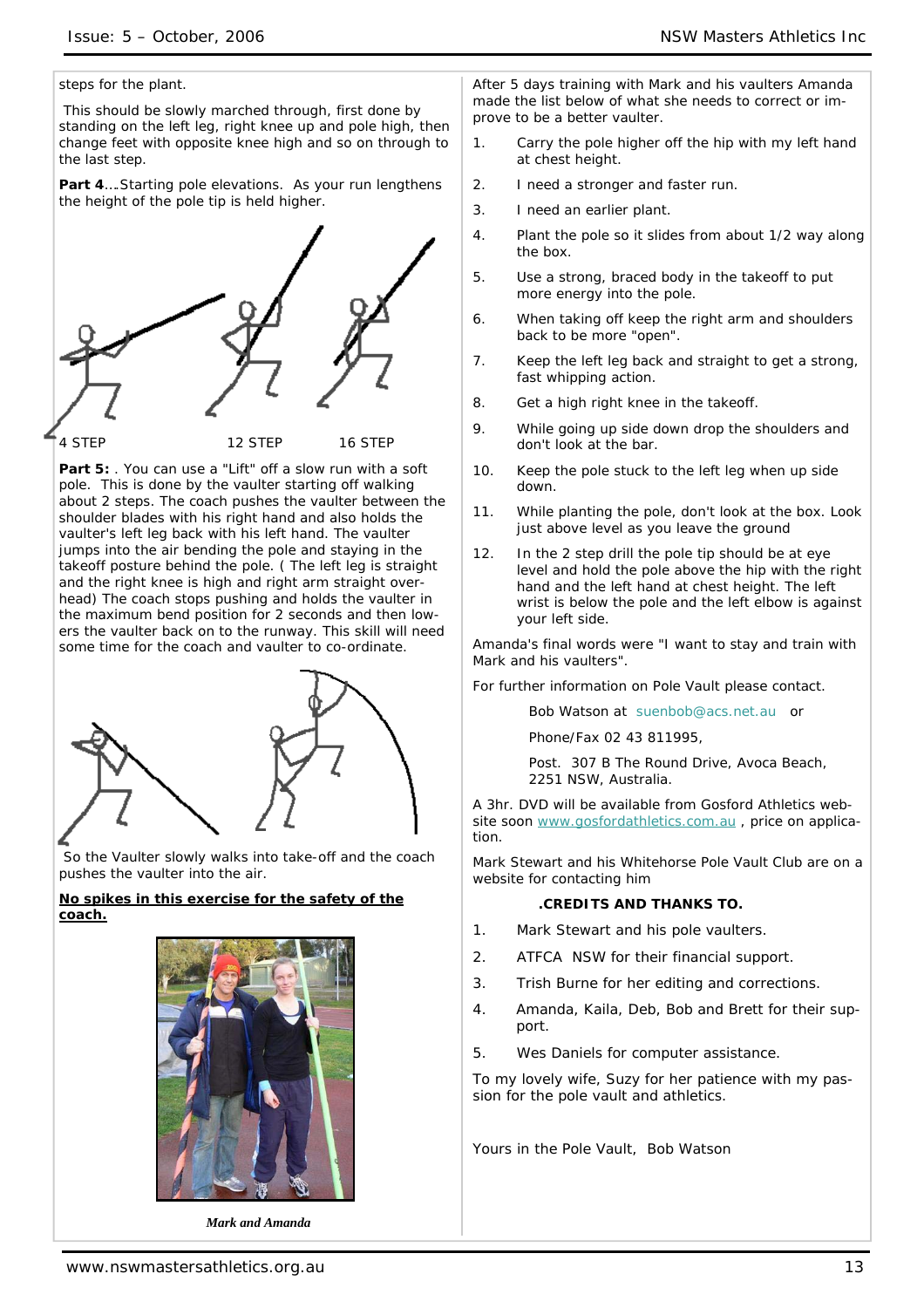# **Teams Positions for Australian Team to WMA 2007, Riccione**

# **AUSTRALIAN MASTERS ATHLETICS INC 2007 WORLD MASTERS ATHLETICS CHAMPIONSHIPS RICCIONE, ITALY 4-15 September 2007 CALL FOR EXPRESSIONS OF INTEREST**

### **AMA Appointments: Team Managers, Sports Masseur**

Australian Masters Athletics is calling for expressions of interest from members or the wider public interested in filling the roles of Team Manager/s and Sports Masseur, for the team travelling to the WMA Championships, 4-15 September 2007. The number of managers required will depend on the number of athletes competing but ideally there should be at least one male and one female team manager.

It is expected that partial funding of travel and accommodation will be available for the team managers. The amount of funding provided will be determined by entries and the number travelling.

For the sports masseur, partial funding of travel will be available with the opportunity to supplement travel costs by charging a set fee to athletes using the massage services. It is expected that the sports masseur would be available for a number of hours each day at the main stadium.

AMA previously appointed two managers (one male and one female) and two medical officers for the 1999 Gateshead team, and two team managers (one male and one female) for San Sebastian in 2005. Having the services of a dedicated Australian sports masseur available was seen as beneficial by the San Sebastian athletes.

The AMA Board expect to be in a position to determine appointments at the National Championships in Hobart at Easter.

To determine the appointments applicants should submit a resume to the AMA Secretary, which addresses the following:

#### **Team Manager(s):**

- Personal details: name, age, address, other contact details
- Athletics background
- Masters athletics background
- Management experience in sport or business
- How the applicant is able to fulfil the position
- References for the AMA Board to contact

#### **Sports Masseur:**

Personal details: name, age, address, other contact details

- Medical qualifications
- Masters athletics background
- Similar team experiences

Outline on how the applicant expects to be able to fulfil the position

References for the AMA Board to contact

**Role of Team Manager:** 

- On appointment, send resume to AMA Travel Director for advice to club newsletters and on website.
- Liaise with Travel Director on number of athletes, accommodation details, and emergency contact details.
- Send updates to club newsletters on relevant precompetition information.
- Obtain location of Australian Embassy / Consulate, and advise them of the involvement of the Australian Team.
- Arrive early at the championships to determine location of events, relative to accommodation and transport arrangements.
- Meet local organising management.
- Attend Managers Meetings.
- Organise team meetings, when required, to pass on relevant competition information.
- Arrange message board to pass on relevant competition information.
- Appointment of flag bearer.
- Deal with competition issues team selection for non stadia events, disqualifications, appeals, Australian records, incorrect entries, etc.
- Liaise with Team captains regarding sprint relay team selection
- Collect result sheets
- Compete yourself in 1-2 events, to be part of the experience.
- Have a good time.

#### **Role of Sports Masseur**

- On appointment, send resume and charges for this service to AMA Travel Director for advice to club newsletters and website.
- Liaise with Travel Director on number of athletes, accommodation details, and emergency contact details.
- On arrival, determine a suitable place of routine contact for athletes to book for sports masseur services at the main track.
- To be available for a set time each day.
- Compete yourself in several events, to be part of the experience.
- Have a good time.

Expressions of interest are to be forwarded to the AMA Secretary at the address below, or email at hazelmcd@bigpond.com

*Applications are required by 15 March 2007.*  Hazel McDonnell Secretary AMA Inc. 13 Sevenoaks Street Alexandra Hills Qld 4161 Ph: 07 3206 3243 (h) Email: hazelmcd@bigpond.com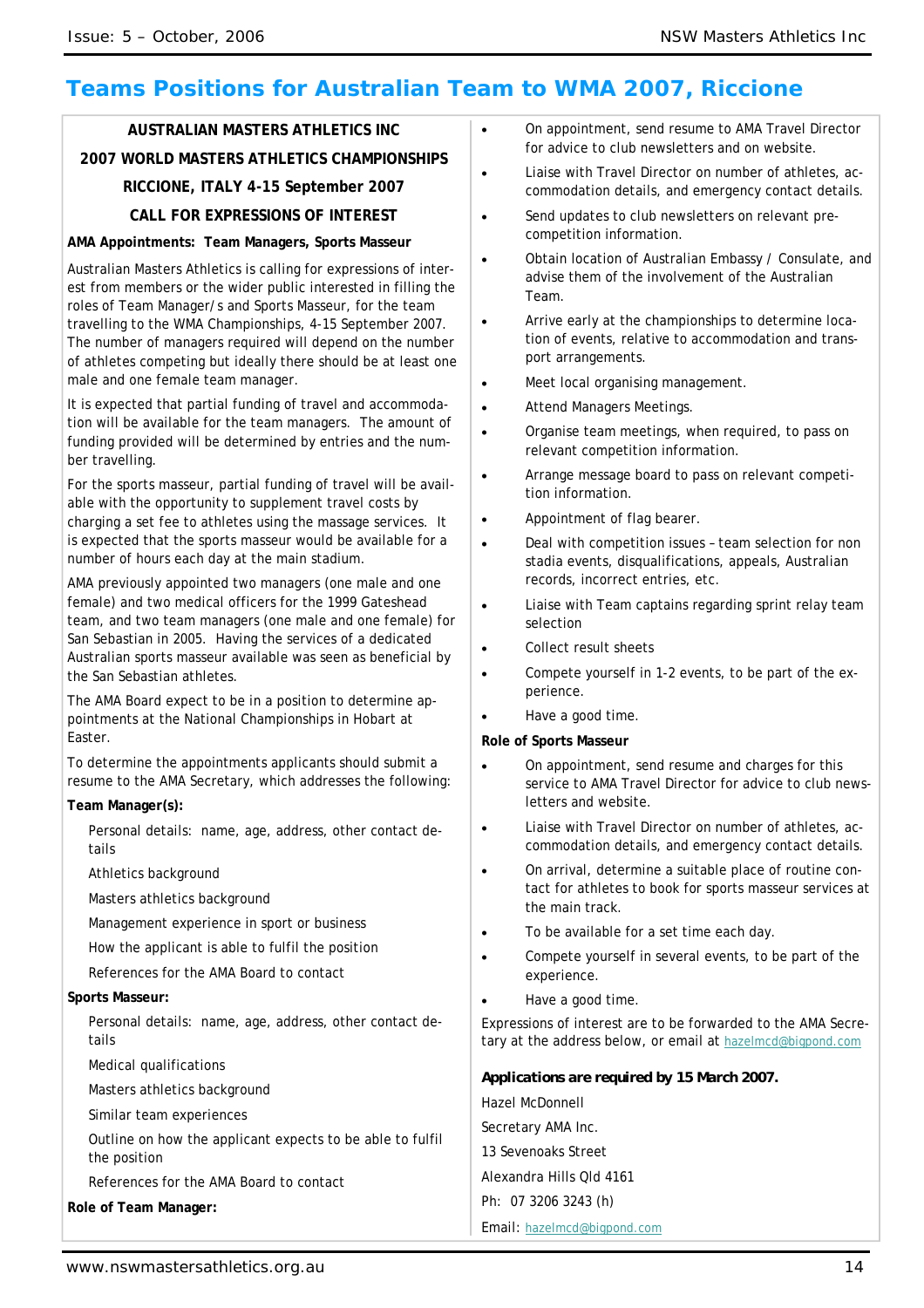# **Member Profiles**

**Name:** Terrence Carter

**Age Group:** 45-49

**Favoured Event:** 1500m

**Time Involved in the Sport:** 35 years

**Fondest Sporting Moment:** Sydney Olympic Games 2000

**Next Sporting aspiration:** Improving current running PB's. ie Sub 60min City to Surf

**Athletics gives me** ….great personal satisfaction and achievement

**Hardest thing I've done:** Sydney Marathon

**Hero/Biggest influence:** Steve Monagetti

**Interests:** Running, Athletics, AFL, Architecture

**Perfect Evening Out:** A candle lit dinner on the beach with my family

**Favourite Way to Relax:** Watching sport (AFL / Athletics)

**My Last Meal would be...** Seafood platter, fruit, wine

\_\_\_\_\_\_\_\_\_\_\_\_\_\_\_\_\_\_\_\_\_\_\_\_\_\_\_

**Best Bit of Advice:** Always keep trying, never give up, and you can achieve success

**Name:** Noel Peters

**Age Group:** 55-59

**Favoured Event:** Long Jump / Triple Jump

**Time Involved in the Sport:**  50 years

**Fondest Sporting Moment:** Competing in the World Veteran Championships in Eugene, Oregon

**Next Sporting aspiration:** Finals in the Long / Triple Jumps in the World Champs in 2007 (I will be 59 &10 months)

**Athletics gives me** A great feeling of exhilaration – camaraderie – enjoyable moments

**Hardest thing I've done:** Saying good-bye to my Mum before she passed away



**Interests:** Athletics of course – Rugby a close second – theatre – travel – socializing with friends

Perfect Evening Out: A relaxing, good quality dinner, pleasant surroundings

**Favourite Way to Relax:** Watching something enjoyable on TV – playing with our delightful puppy

**My Last Meal would be...**Frogs legs, snails followed by a rich, creamy dessert

**Best Bit of Advice:** By my Athletics teacher / coach – Whatever you do, give it your best shot

\_\_\_\_\_\_\_\_\_\_\_\_\_\_\_\_\_\_\_\_\_\_\_\_\_\_\_

**Name:** Les Gillies (known as young Leslie)

**Age Group:** 55-59

**Favoured Event:** 800m , 400m , 1500m

**Time Involved in the Sport:**  Always

**Fondest Sporting Moment:** Penny (wife) winning Australian title in Perth and gaining Olympic selection

**Next Sporting aspiration:** M60 years – 800m

**Athletics gives me** Youth, friends, social life

**Hardest thing I've done:** Go to NSW Fire Brigades for 31 years

**Hero/Biggest influence:** Ron Clarke, Kerry O'Brien (Aust Steeple Champ 1970's)

**Interests:** Sport, family, training

**Perfect Evening Out:** Italian meal, few wines

**Favourite Way to Relax:** Sleep, TV, movies

**My Last Meal would be...**baked Dinner, Bourbon & Coke to drink

**Best Bit of Advice:** Don't worry – it may not happen

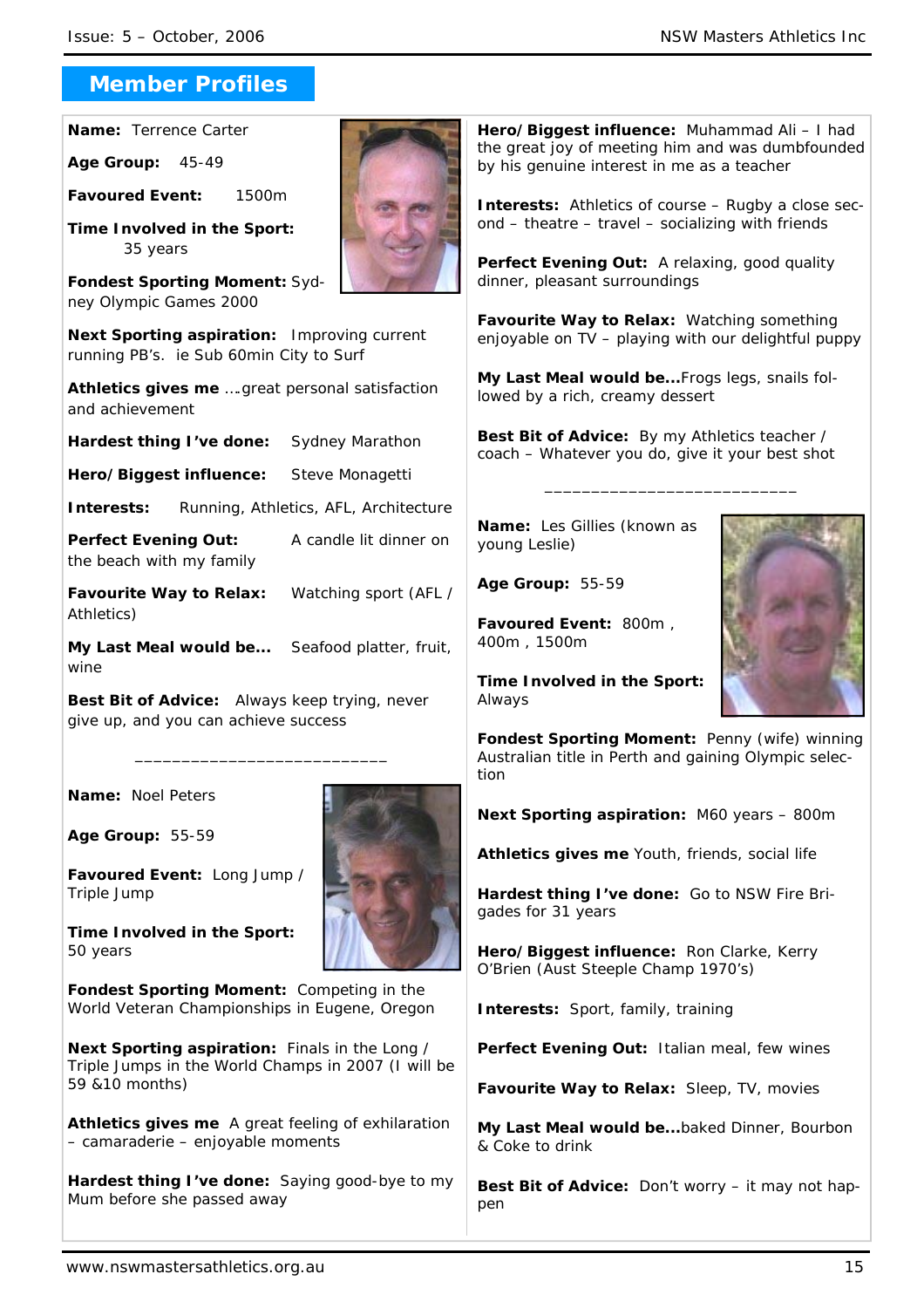# **Member Profiles**

**Name:** Jim McGrath (Records & Awards). I am a retired Civil Engineer with 4 children and 4 Grandchildren.

**Favoured Event:** Pole Vault & Decathlon

# **Age Group:** M75

**Time involved in the sport:** In my last year at school we got a new P.E. teacher who introduced pole vault. I was the only taker and got onto the School team. That same year I attended the 1948 Olympic Games in London and saw 17 year old Bob Mathias win the Decathlon. He was my biggest influence to take up the Decathlon.

# **Fondest sporting moment:**

*Athletic achievements.* 

Irish Open Decathlon won twice.

NSW Open Pole V.4 times.

World Vets -3 Bronze and 2 Silver.

*Coaching:* 

Peter Dyer-5th Decathlon behind Daley Thompson In 1982 Com.Games.

Sean Radi-Several Age Records in NSW.

# **Next sporting aspiration:**

To ignore my knee and elbow pain and perhaps compete for 1 more year.

# **Interests:**

I play a game which has a faint resemblance to Golf, and I am a keen Bridge player.

# **Hero/Biggest influence:**

Bob Mathias win the Decathlon. He was my biggest influence to take up the Decathlon.

# **My last meal would be**

I am trying not to think about my last meal( at my age),But it would include Burgundian Pie.

# **Hardest thing I've ever done was**.

My biggest disappointment was in 1958, winning the Commonwealth Games Trials with a PB and not making the Nth Ireland team for Cardiff.

**Name:** Susan Newton aka Suzi (and in other languages Shoshana) - hate being called "Sue"

**Favoured Event(s):** 100/200m, but due to Joyce Schmidt's influence am developing throwing skills

**Age Group:** Too old!!!!! (Just gone into the 55+ group)

**Time involved in the sport:** Used to hurdle in high school, and have been involved as an official since my son started at LA's in 1984, graduating to seniors and masters as time went on! Run in masters championships for the first time in 2003.

**Fondest sporting moment(s):** Meeting Carl Lewis

**Next sporting aspiration:** Competing, when I save enough money, at world masters competition

**Athletics gives me….**satisfaction when doing well, frustration when it goes wrong; an opportunity NOT to play golf: friendship with the people I meet.

**Interests:** Granddaughter (aged 17 months); music; gardening; I'm really quite boring! Would love to travel - obviously born to the wrong family (or the stork left me on the wrong doorstep,) as I am not rich enough to follow everything I would like to do.

**Perfect evening out:** Cruising around Sydney Harbour, with classical music playing and a wonderful meal!

**Favourite way to relax:** Reading

**Hero/biggest influence:** My headmistress in primary school, Miss Wyndham, for giving the best students extra tuition.

**My last meal would be…**Something I have never tried before as long as it is YUMMY (haven't tried haggis for example, but don't think I would like it)

**Hardest thing I've ever done was…**Tell my children that their grandfather (and a few weeks later the dog they had grown up with) had died

**Best bit of advice:** Always wear your best knickers in case you get run over by a bus!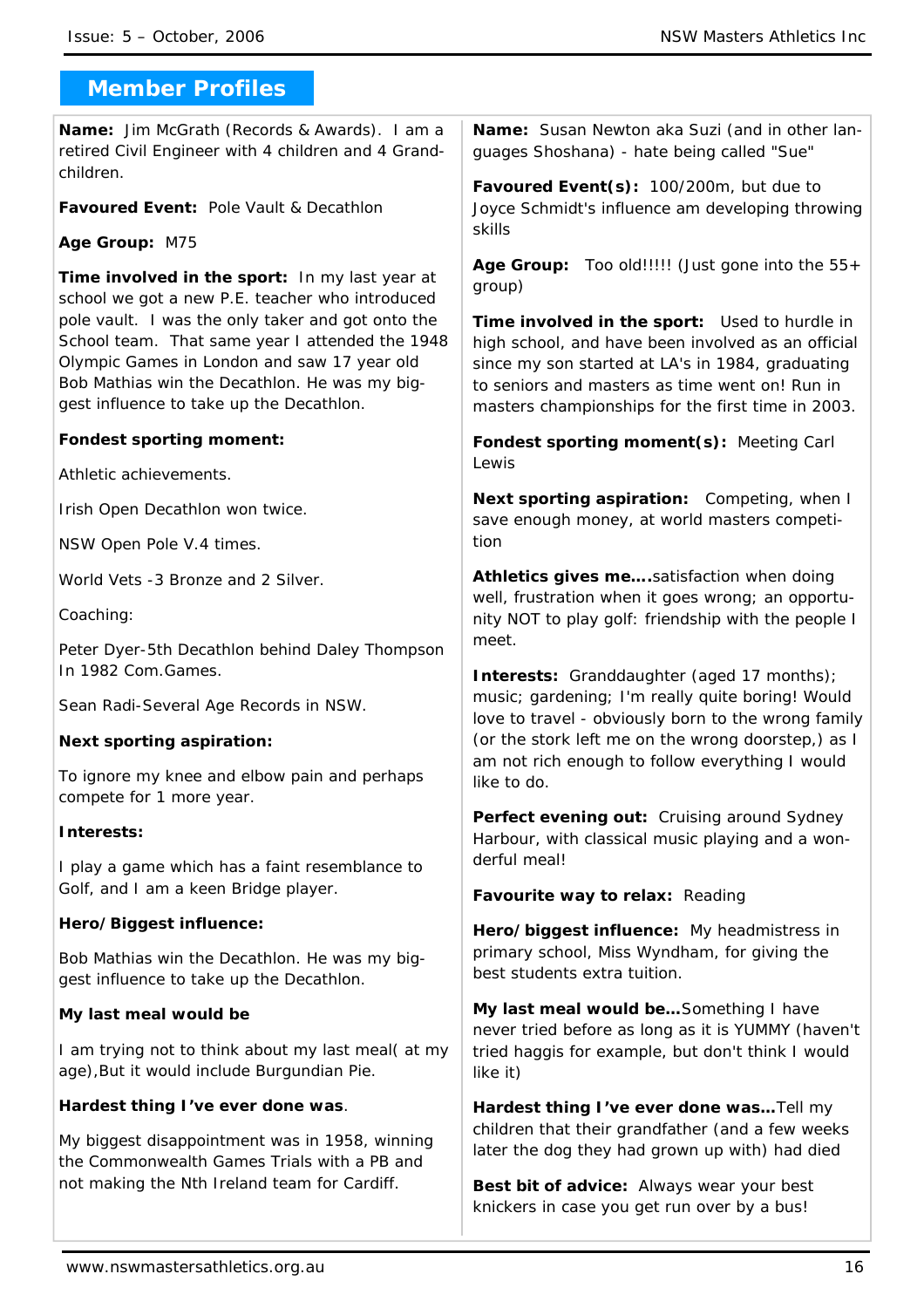# **Member Profiles**

**Name:** Melissa Bonser

**Age Group:** 35-39

**Favoured Event:** Weight Pentathlon

**Time Involved In The Sport:** Since conception



**Fondest Sporting Moment:** The tigers winning the NRL grand final in 2005

Still holding high school records

**Next Sporting Aspiration:** To consistently throw over 11m with the Heavy Weight

Coaching my daughter to break Andrew Atkinson-Howatt's daughters Riverside Girls HS javelin record

**Athletics Gives Me:** Sunburn, friendships, a laugh

**Hardest Thing I've Ever Done:** Give birth to 9lb 14oz Alexandra.

Saying goodbye to my Nanna

**Hero/Biggest Influence:** My father Gregor Nicol

**Interests:** Reading Forensic Cases (non fiction), Brain injury re-habilitation

**Perfect Evening Out:** If I got the chance it would be dinner at the Bower in Manly

**Favourite Way To Relax:** Reading, crosswords, and any time after 8.30pm when the kids are asleep. Watching All Saints

**My Last Meal Would Be:** Mum's baked dinners

**Best Bit Of Advice:** Wherever there's life there's hope

# **Name:** Judy Brown

**Favoured Event:** Winter road walks, fun runs and cross country. Has some fun with field events in the summer.

\_\_\_\_\_\_\_\_\_\_\_\_\_\_\_\_\_\_\_\_\_\_\_\_\_\_\_

### **Age Group:** W55

**Time involved in the sport:** involved in the City to Surf in 1988 and have competed every year since. In competitive athletics since the early 90's after being invited to the Blue Mountains cross country and then one led to another and I was at the Nationals

### **Fondest sporting moment(s):**

1. finishing the Gold Coast marathon in 2002, it hurt & lots of blisters

2. finishing 3rd in an elite over 40's team in the 2003 City to Surf

3. bronze medal at the 2001 Nationals in Sydney in the 5000m. track walk, thanks to several DQ's and DNF's!!

4. Shane Gould's 3 gold, 1 silver and 1 bronze at the 1972 Olympics;

5. Heather Turland's marathon gold at the 1998 Commonwealth Games;

6. My daughter's 10 years and Under relay team winning gold at the 1990 State Swimming Championships.

**Next sporting aspiration:** keep participating as long as possible; have a go at the 10th Coastal Classic in Gosford; look for different events each year and see the country

**Interests:** Swimming and tenpin bowling

**Favourite way to relax:** Watching sport, either live or on TV, and watching The Bill.

# **Hero/Biggest influence:**

1. Ruth Frith;

2. the late Vera Fernance (W90+ swimmer from the late 80's/early 90's);

3. Thelma Davies (87 year old marathon runner from Sydney) ; and

4. all the 11-year-old walkers who lap me every week at NSW Racewalkers Club.

**My last meal would be:** McDonalds Hot Cakes

Roast chicken, vegetables and minted peas

sticky date pudding, butter scotch sauce and lots of ice-cream

Original glazed Krispy Kreme donut and cappuccino

**Best bit of advice:** look after your body, don't overtrain and go out and enjoy it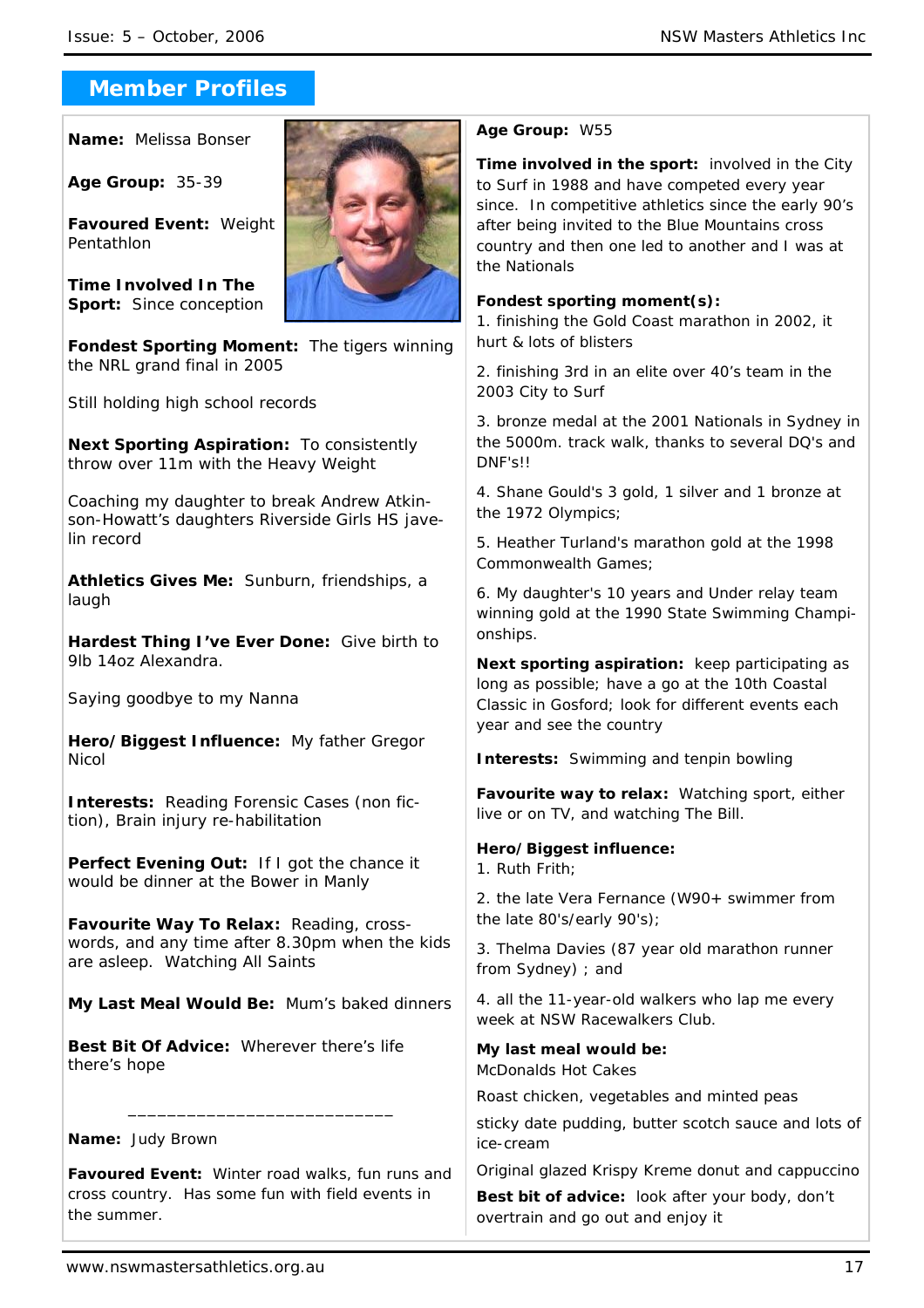# **NSW MASTERS ATHLETICS INC UNIFORM ORDER**

| <b>First Name</b>    |          |  |
|----------------------|----------|--|
| <b>Surname</b>       |          |  |
| <b>Address</b>       |          |  |
| Town/Suburb          | Postcode |  |
| Phone                |          |  |
| <b>Email Address</b> |          |  |

| <b>ITEM</b>       | <b>XS</b> | $\mathbf{s}$ | M | L | <b>XL</b> | 2XL | 3XL | 4XL | 5XL | <b>COST</b> | <b>TOTAL</b> |
|-------------------|-----------|--------------|---|---|-----------|-----|-----|-----|-----|-------------|--------------|
| <b>Crop Top</b>   |           |              |   |   |           |     |     |     | N/A | \$32.50     |              |
| <b>Briefs</b>     |           |              |   |   |           |     |     |     | N/A | \$32.50     |              |
| <b>Singlet</b>    |           |              |   |   |           |     |     |     |     | \$32.50     |              |
| <b>Shorts</b>     |           |              |   |   |           |     |     |     |     | \$32.50     |              |
| <b>Bike Pants</b> |           |              |   |   |           |     |     |     | N/A | \$32.50     |              |

| <b>SUB TOTAL</b>              |         |
|-------------------------------|---------|
| <b>POSTAGE &amp; HANDLING</b> | \$10.00 |
| <b>TOTAL</b>                  |         |

Payment Method: Cheque or **Money Order** 

Made payable to: NSW Masters Athletics Inc

Please direct and enquiries, or mail completed form with payment to:

Lynette Smith Unit 4, No 5 Sandpiper Crescent Newington NSW 2127

Phone: 9737 8675 (h) 9895 7859 (w) 0419 420 393 (m)

Email: lynette.smith@ozemail.com.au

**ENTRY FORM FOR MEMBERS OF QUEENSLAND MASTERS ATHLETICS**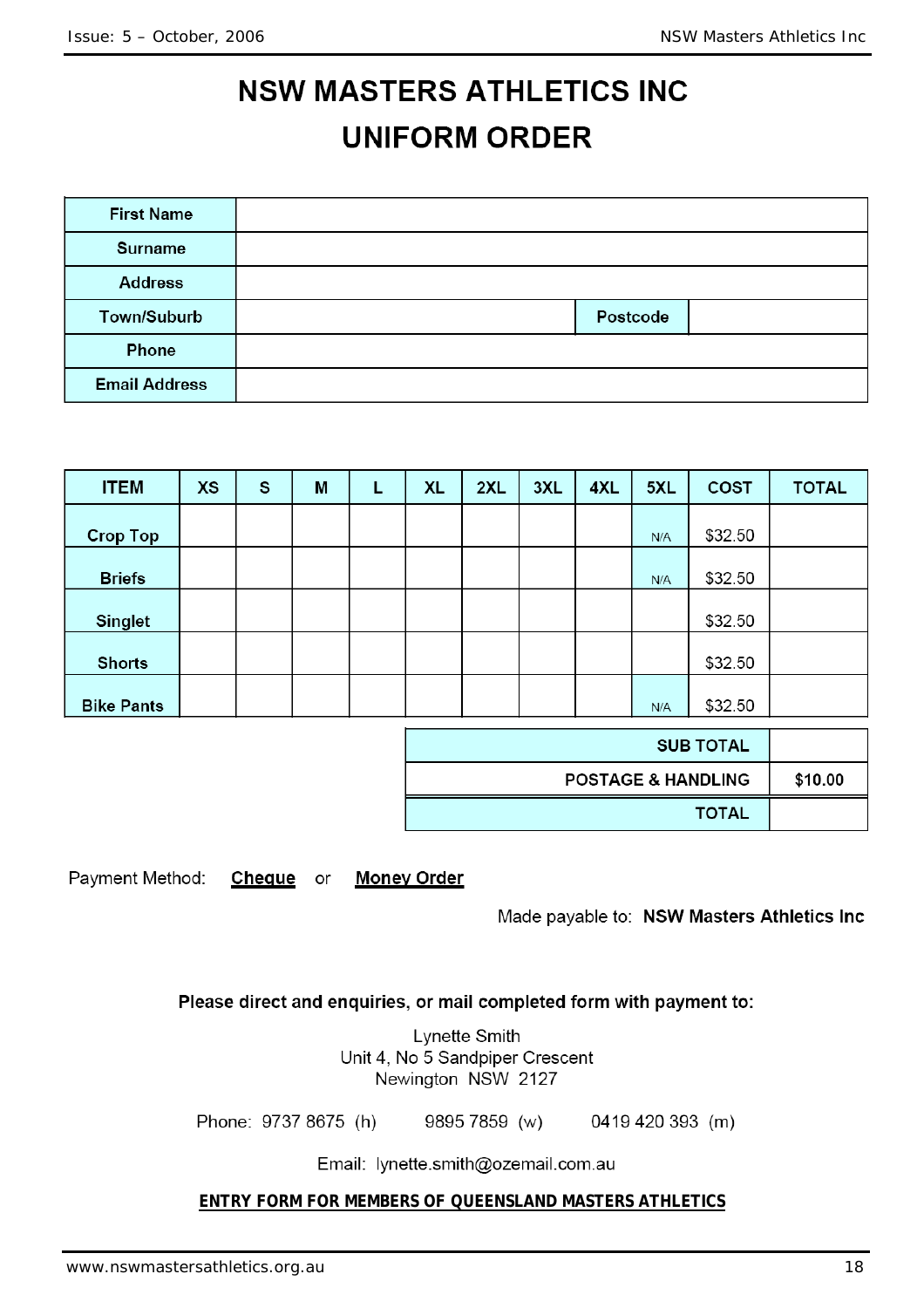# **Links on the Web**

### **International**

World Masters Athletics *www.world-masters-athletics.org*

International Association of Athletic Federations *www.iaaf.org*

Oceania Masters Athletics *www.oceaniamastersathletics.org*

# **Australia**

Australian Masters Athletics *www.australianmastersathletics.org.au*

Athletics Australia *www.athletics.org.au*

Athletics Gold *www.geocities.com/geetee*

Athletics in Australia - Historical Results *www.athletics.org.au/history* 

Australian Track and Field Coaches Association *www.atfca.com.au*

### **States**

NSW Masters Athletics *www.nswmastersathletics.org.au*

Athletics New South Wales *www.nswathletics.org.au*

Lollylegs - Masters Athletics *www.lollylegs.com*

ACT Veterans Athletic Club *www.apex.net.au/~actvac\_web/index.html*

Queensland Masters Athletics Association *www.mastersathletics.com.au* 

Victorian Masters Athletics *home.vicnet.net.au/~vicvets/introfr.html*

South Australian Masters Athletics *www.samastersathletics.org.au*

West Australian Veterans Athletics Club *www.mastersathleticswa.org*

# **Competition Sites**

Pan-Pacific Masters Games *www.mastersgames.com.au*

2007 World Championships *www.riccione.vma2007.org*

World Masters Games *www.sydney2009mastersgames.com.au*

# **Throwing**

Australian Hammer Throwing *www.hammerthrowing.com.au*

Coaching the Throwing Events Field *www.thethrows.com*

Hammer Circle www.hammer-circle.co.uk

Hammerthrow.org by Harold Connnelly *www.hammerthrow.org*

Australia's—Hot Circle Coaching *www.hotcirclecoaching.com*

Mac Throw Video *www.macthrowvideo.com* Throwers Club of NSW *throwersclub.creativit.com.au*

### **Equipment Manufacturers and Suppliers**

Kings Track & Field *www.ktf.com.au*

**Nelco** *www.nelcoathletics.com*

### **Statistics**

Athletics Data *http://www.athleticsdata.com/*